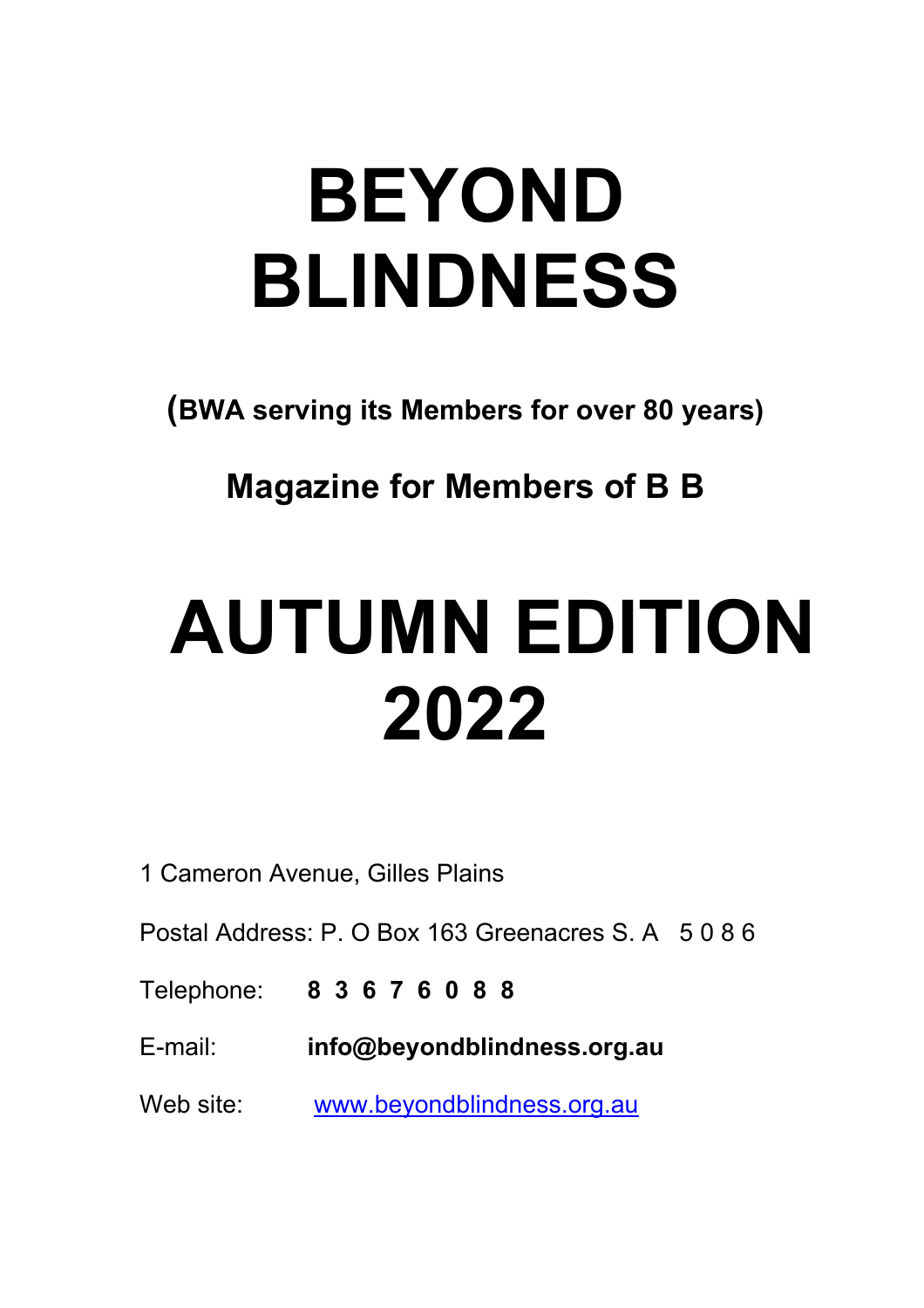Salutations Everyone. My goodness, it wasn't all that long ago I was helping to put together our last edition for 2021 and here we are four months into 2022…how time flies. Soon folks will be digging out their footy scarves and beanies!

As has been in the past, there are some very helpful and interesting articles to keep you up to date with what is happening in the blindness sector along with a messages from the Board and the Manager. Please enjoy and remember that we do appreciate feedback.

## **A Message from the Board**

As this is the first edition of the Beyond Blindness Magazine for 2022, I would like to wish all our Members, Volunteers and Staff a belated Happy New Year. As you will read in the following pages, Beyond Blindness has a great deal planned for the year ahead.

The Board is pleased to advise that we are building on our long history of supporting South Australians who are blind, and strong connections with our Members, by continuing to develop our service offerings and expand our geographic reach. We are in the process of evolving from a single stand-alone metropolitan based facility to a hub-and-spoke model incorporating regional outreach and office accommodations.

This commenced late last year with the official opening of our new southern area office at Christies Beach. We are now in the final stage of leasing discussions for a northern outreach office in Gawler that will cover Adelaide's northern suburbs through to the Barossa and Yorke Peninsula.

Transport has always been a major barrier for Member's participation in events and activities. To this end, the Board and Management have reviewed our motor vehicle assets and plan to double our small fleet of 12-seater minibuses from 2 to 4. One of these busses will be based in the north and a second in the south with the remaining two buses being utilised in the inner metro areas as well as supporting the outer regions when required. This increased capacity will allow Members to join in our many activities including overnight trips, and opportunities to meet fellow Members from other regions.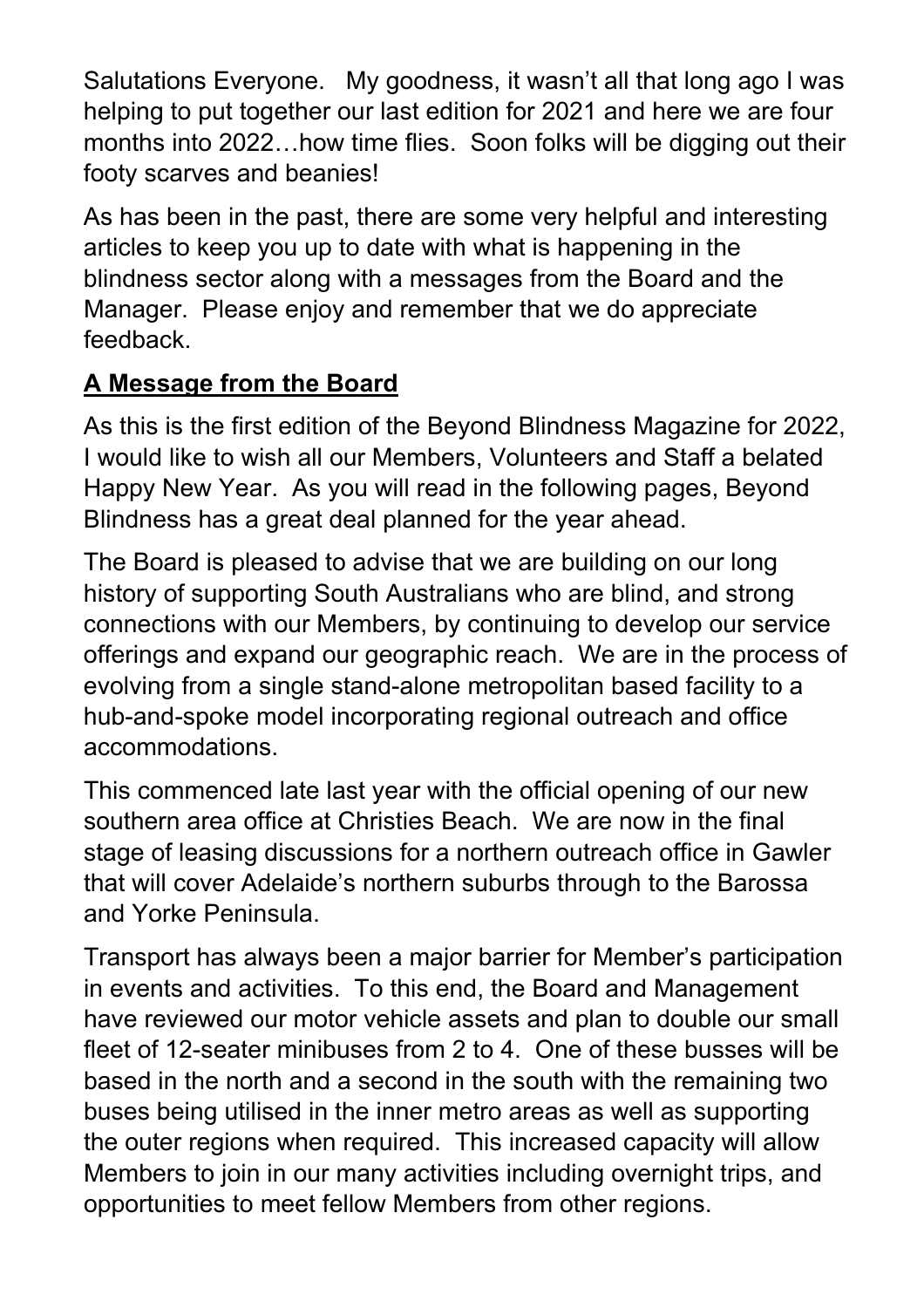In addition, our General Manager, Jim Colligan, has been working to re-structure staffing to maximise our resources and assist in providing new and improved services (explained in detail in Jim's update below). This will result in a much more comprehensive offering of services and activities for all Members, regardless of where you may live. Opportunities are now available for Members to participate in our regular local pub outings, overnight trips and, when ready for a rest and some downtime, Members can also enjoy a stay in our two-bedroom apartment opposite the Marina in Glenelg.

Naturally, all of this would not be possible without the dedication of our wonderful team of Volunteers who provide many hours of support and assistance to you as a Member and enable the organisation to operate and maximise our financial resources.

With Covid numbers increasing in South Australia, the Board would like to take this opportunity to remind everyone to follow the Covid rules and keep your fellow Members and Volunteers safe.

Tony Starkey, Chair

#### **From the Manager**

The first three months of 2022 have been both busy and productive here at Beyond Blindness. Work has continued on our restructuring plan to rebalance services and resources to cater for all our Members living across the metro area and near country regions.

Members would be aware that we recently opened our new southern centre at Christies Beach. Jeremy Peck, our new Southern Member Engagement Officer, who commenced with Beyond Blindness in February, will now be coordinating activities for our southern Members from the Christie's beach office, initially working Mondays and Tuesdays.

I am also thrilled to report that we are in the process of establishing a new northern centre at Gawler, with the aim to open this in late April or early May. Once established, Deidre Gavros will be based at this office, working Mondays to Thursdays, as well as continuing to coordinate bookings for our Oaks apartment at Glenelg.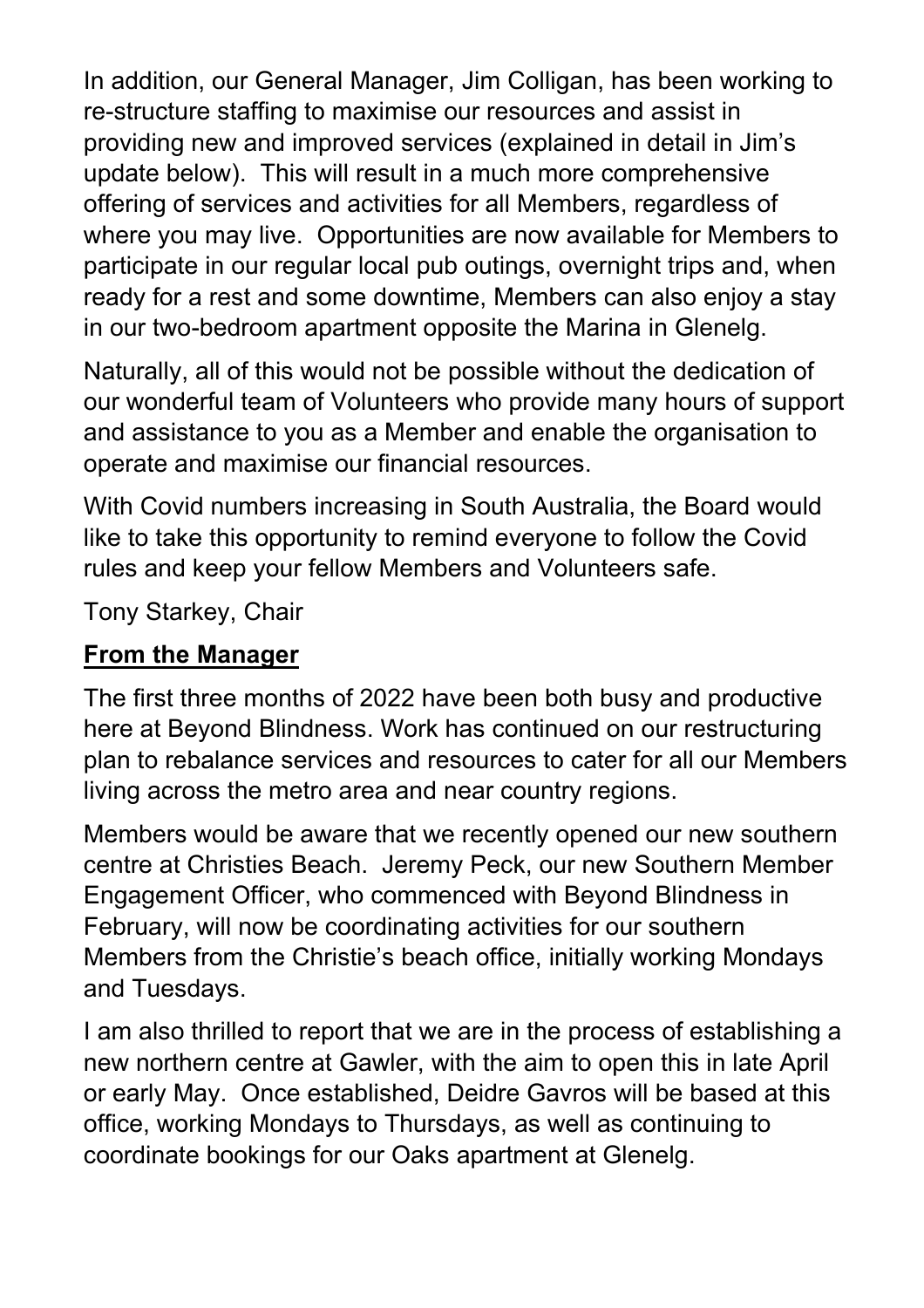This new northern office will enable us to better support our northern Members and provide opportunities to expand Member activities across the region.

As you may read in our 'Around the Office" section that follows, we have also sadly farewelled Debra Beeby who has recently retired after nearly 7 years of wonderful service to Beyond Blindness and our Members. Following Debra's departure, a reallocation of resource capacity has been undertaken with Marion Phuah being appointed to the part-time position of Eastern Member Engagement Officer. Marion has been assisting Visa run our successful Small Jobs Program and, more recently, has been responsible for coordinating Member's access to a community run fishing program, training in the use of Smart Devices, and planning for a new chair yoga program.

I am also delighted to advise that I have appointed Frank Cerillo as our new part time Western Member Engagement Officer. Frank, who is also a Beyond Blindness Member, has been assisting us as a Volunteer and has been responsible for establishing new activities in the west for the first time. Frank commenced on the 15<sup>th of</sup> March and will be working part-days from Tuesday to Friday from our Gilles Plains office.

Other recent staffing changes have included Trudy Thain taking up her new role of Group Travel Planner, organising overnight trips every 6 weeks to country regions around S.A, and former administration volunteer, Sylvana Stewart, has been appointed to our admin team to replace Jessica Mudge who recently left us for a new position.

Our restructuring aim is to create more opportunities for Members living North, South, East, and West of metro Adelaide, with our southern office assisting Members as far as Victor Harbor and the new northern office assisting Members as far as the Barossa and Yorke Peninsula. Once all our new centres are operational, we will be reaching out to Members for ideas for groups, activities, and classes we can run from these new facilities. We will be looking to employ skilled sessional instructors on a casual basis and volunteers to run a range of activities and classes based on Member interests.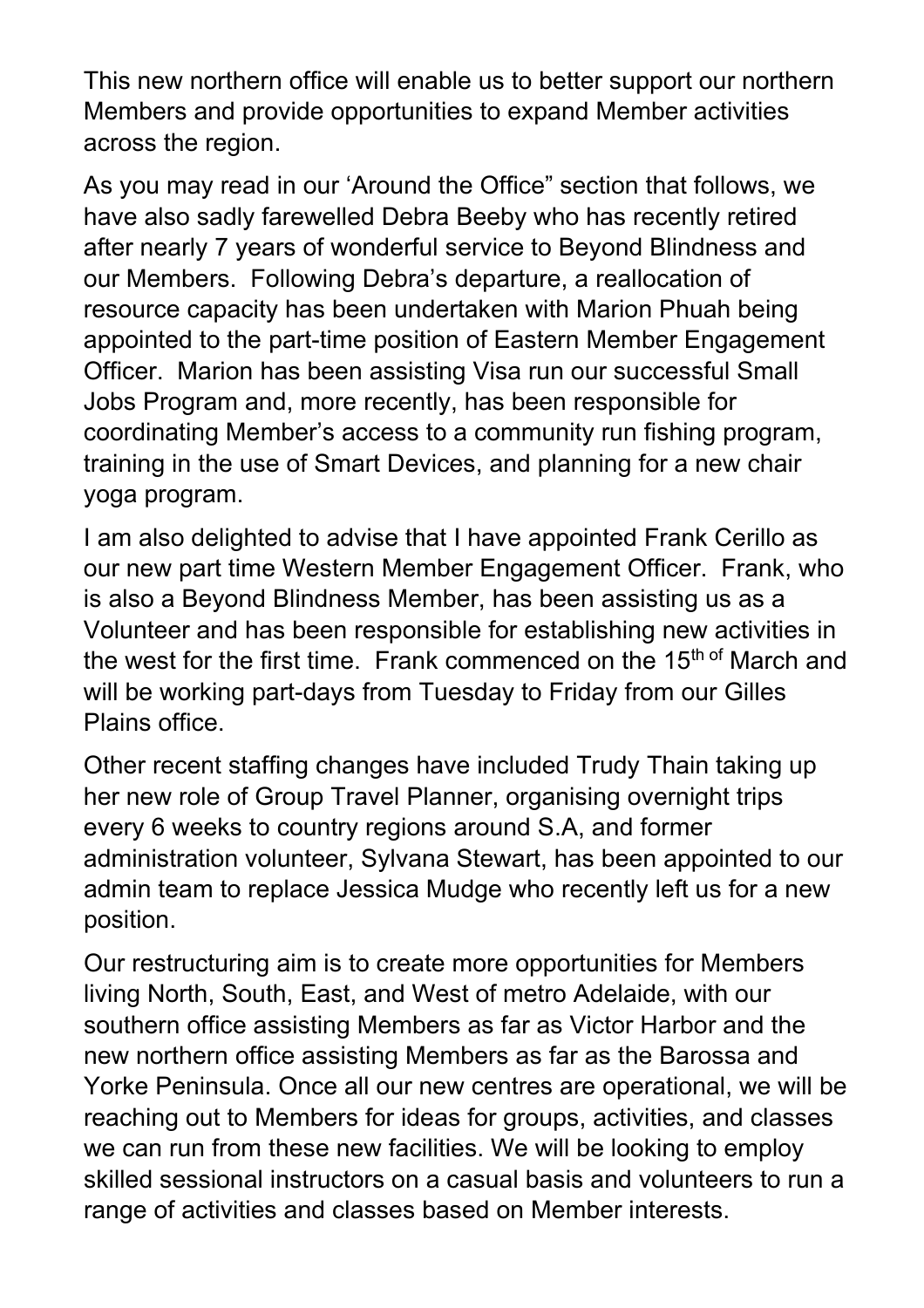All our current subsidies and financial supports will continue as normal but, rather than duplicate this admin function across all offices, we have decided to centralise the process at head office. Please continue to direct any enquiries regarding financial support to our Gilles Plaines office. We are in the process of installing a new data base system to ensure these processes run smoothly and administrative staff will be trained to have expertise in this financial support.

This represents a period of measured growth and exciting change, with new northern and southern centres, a revised vehicle fleet and new staff and opportunities for Member activities. We ask for your patience as we all readjust to a new and exciting future at Beyond Blindness.

Jim Colligan, Manager

#### **Around the Office**

#### A Fond Farewell

Having been with Beyond Blindness for nearly seven years, we bid farewell to Debra Beeby as she enters retirement and the next exciting chapter in her life.

Prior to working in the disability and community services sector, Debra desired a career in the Arts, having completed a Bachelor of Arts Drama, Philosophy and Theatre with Honours in Community Theatre at Flinders University.

Realising that employment opportunities were somewhat limited in the arts industry, Debra then went on to complete a Graduate Diploma in Rehabilitation focusing on disability through Uni SA, leading her to what would be a thirty-year career in the sector.

Debra's first job following her studies was with UnitingCare Wesley as a Vocational Consultant in mental health. She then accepted the challenge of working as a Mediator with the Southern Communities Justice Centre, undertaking community mediation and workplace and neighbourhood conflict resolution.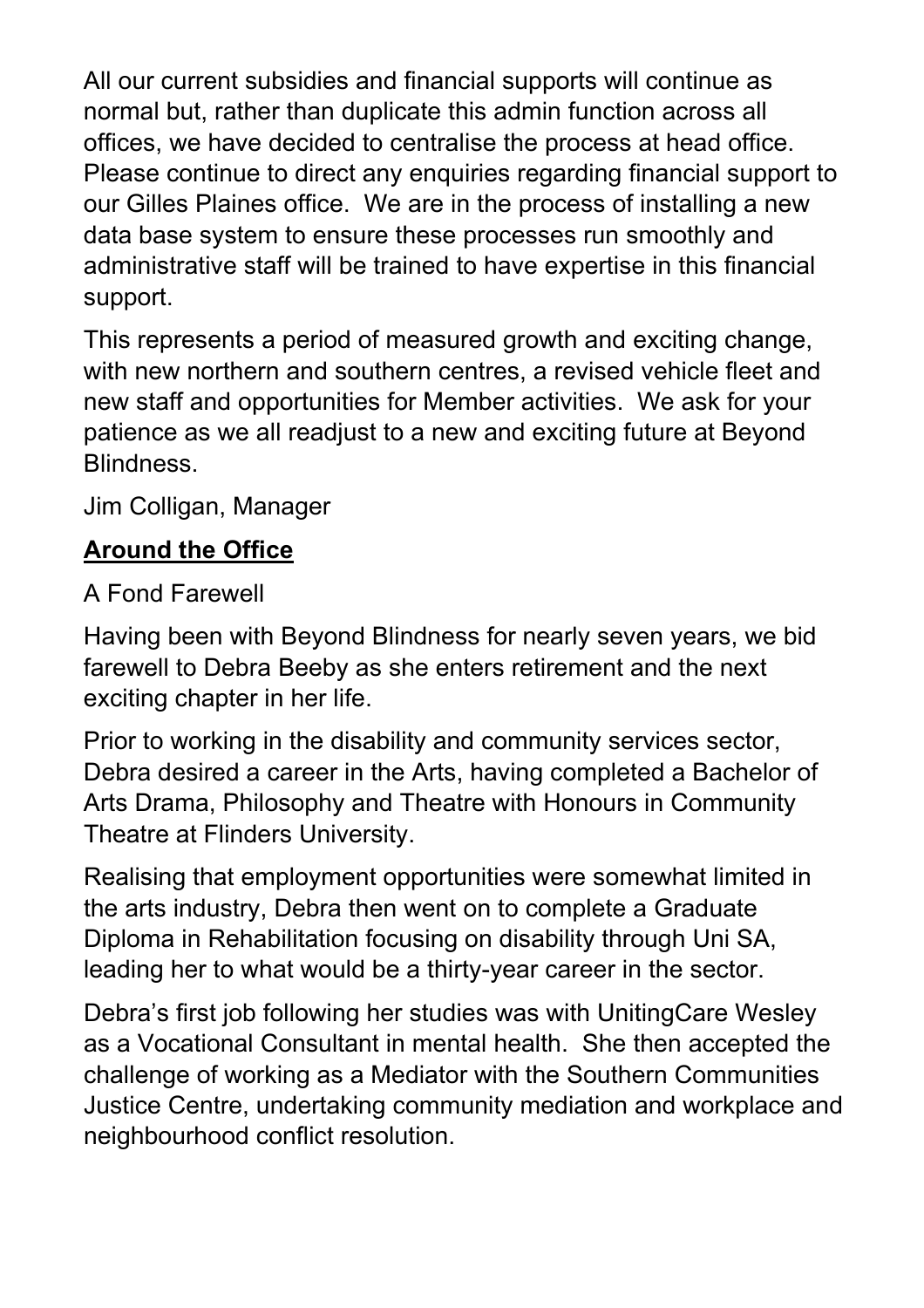Following this, Debra returned to UnitingCare Wesley and the position of Service Coordinator for people with mental illness and brain injury, supervising a team of thirty staff. After five years in this role, Debra again moved on having secured a position with Guide Dogs SA (G D S A).

Over the next eight-and-a-half years, Debra worked in G D S A's Sensory Solutions Department assisting clients with vision and hearing impairments along with other complex life issues. While in this role, Debra studied and became proficient in AUSLAN signing and interpreting.

"In my last two years with G D S A I studied for my M B A completing five subjects. It was while I was doing this that I was offered the job at Beyond Blindness," Debra said.

Commencing with Beyond Blindness in 2015, Debra initially assisted with the organisation's transition from H A C C to N D I S and My Aged Care. She then took on a project role and coordinated the successful relocation of elderly Members from the Gilles Plains units to A C H accommodation on Saint Bernard's Road. Following this, Debra worked to establish Member peer groups, and provide training under an Information Linkages and Capacity Building (I L C) grant.

When asked, what do you have planned for your retirement, Debra said, "I think the adjustment's going to take some time, and I think I'm probably going to sleep for six months."

"I'm sure my creative instincts will kick back in and I'll find something delightful to do. I have my chihuahua Leny of course and he'll be getting much more attention," Debra said.

Debra is also looking forward to spending more time with her son and daughter, who recently moved back to Adelaide from Korea after twenty years, and her two grandchildren.

We thank Debra for her hard work and dedication during her time with Beyond Blindness and wish her all the very best for her retirement.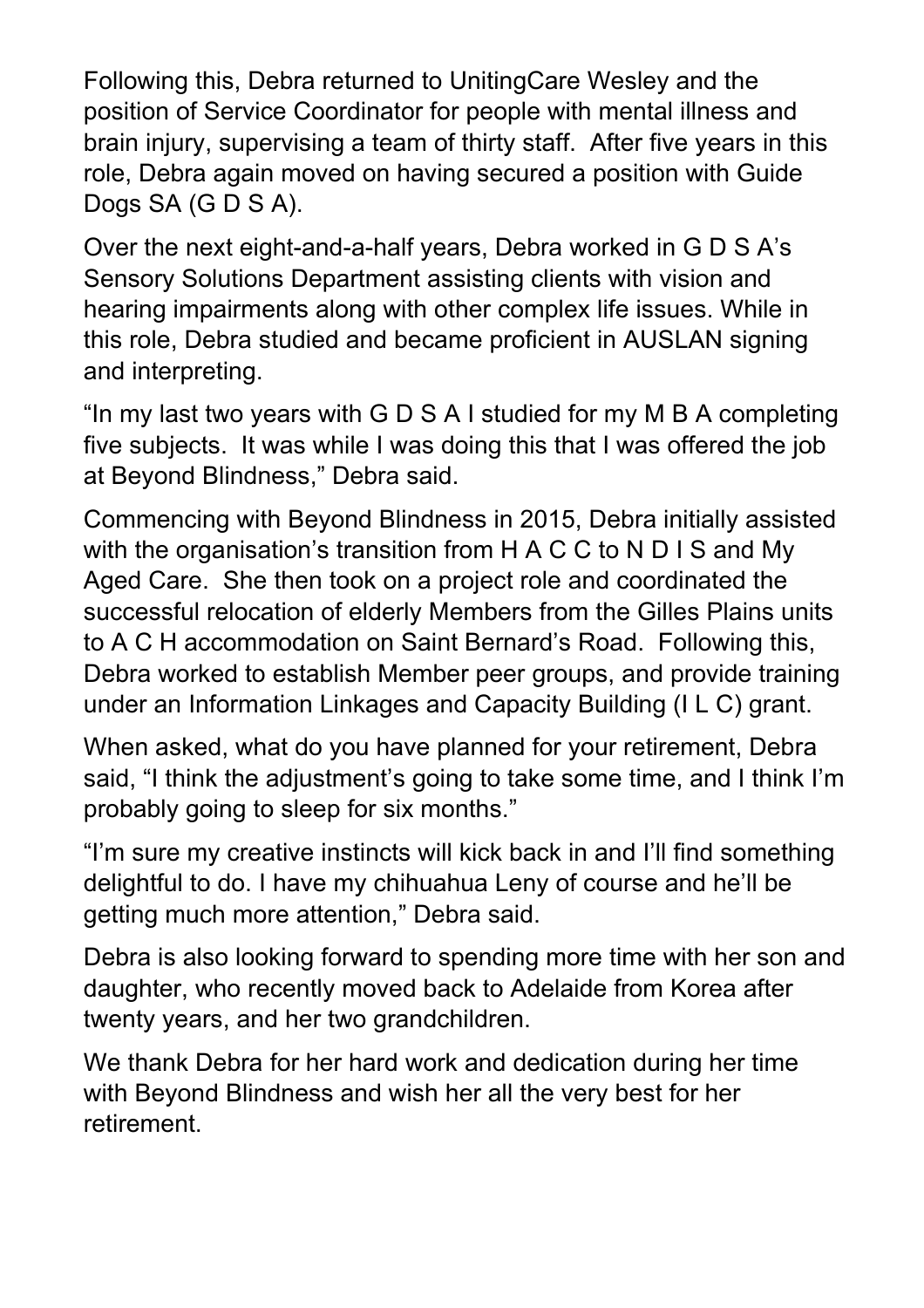#### **SECTOR UPDATE**

#### **Adaptive Tech Corner**

BlindShell Classic 2, communication with no limits! The new generation of the BlindShell Classic provides unique hardware, tactile keypad, voice control and loudspeaker, creating the perfect phone for the vision impaired. The BlindShell is full of fun useful functions yet still simple to use with many optional features and assistive tools such as colour sensor and NFC object tagging! Key Features:

- Very loud speaker
- Tactile keypad
- Long life 3000 mAh battery
- 13 Mpx Camera
- Charging cradle
- USB-C cable
- Voice control
- BlindShell app catalogue
- Assistive tools
- NFC object tagging
- Single button access to the favourite apps
- BlindShell Screen reader
- Lifetime free software updates for Classic 2 model
- SOS button
- **GPS** location
- Games
- Book Reader
- Email
- FM and Internet radio

#### **Note: This 4G phone is unlocked and not linked to any particular carrier / service provider.**

The BlindShell Classic 2 is priced at \$790.00 and is available from Quantum Reading Learning Vision. For more information visit [https://www.quantumrlv.com.au/collections/videophones/products/blinds](https://www.quantumrlv.com.au/collections/videophones/products/blindshell-classic-2?mc_cid=0e1f31ca11&mc_eid=be1b716b3e) [hell-classic-2?mc\\_cid=0e1f31ca11&mc\\_eid=be1b716b3e](https://www.quantumrlv.com.au/collections/videophones/products/blindshell-classic-2?mc_cid=0e1f31ca11&mc_eid=be1b716b3e)

or call Quantum on 1300 883 853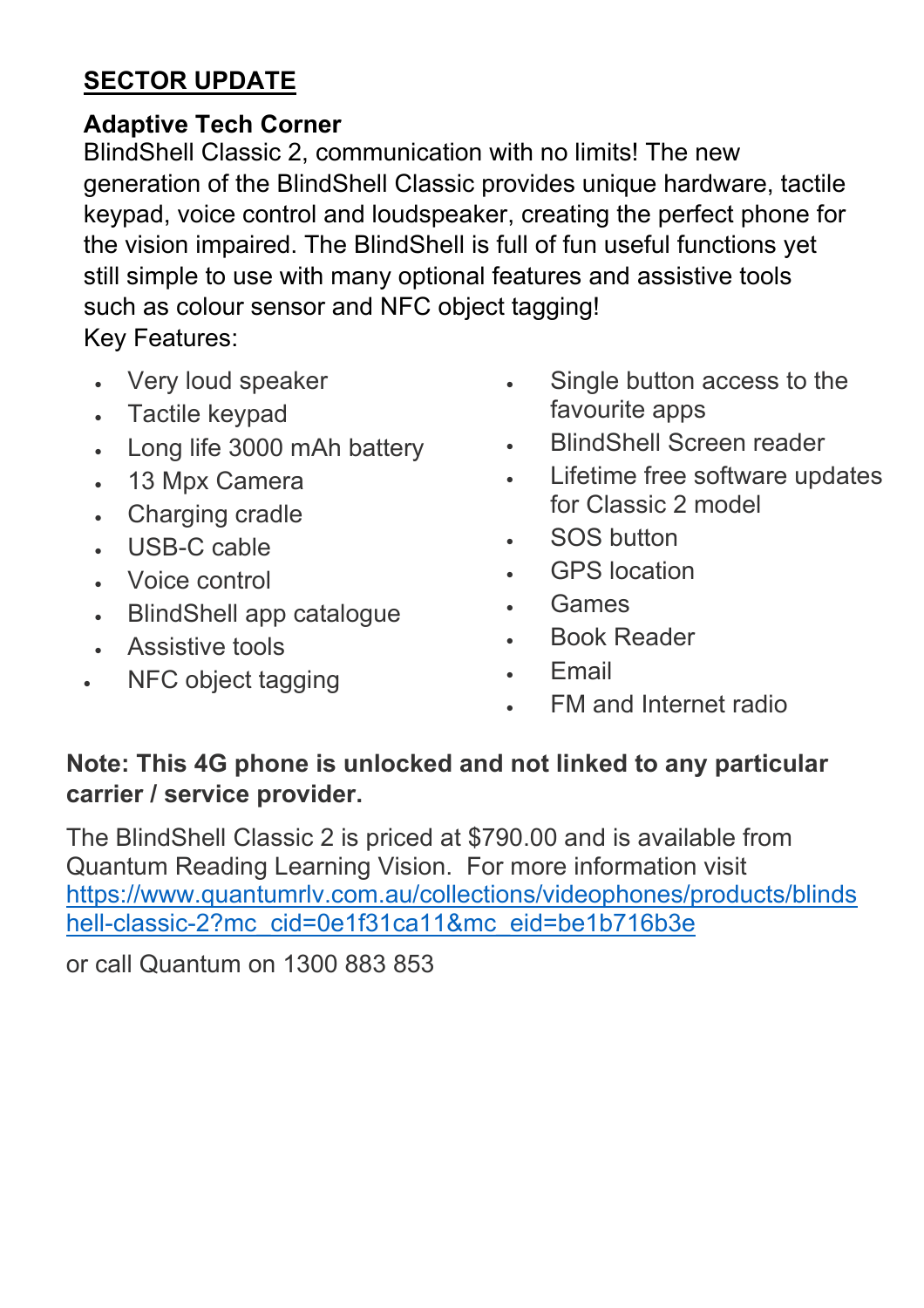#### **Our Northern Members Shine**

The following article was Published in "The Bunyip" Gawler, Wednesday, December 1, 2021

#### **Breaking down barriers for the blind by Brendan Simpkins**

A Gawler community group is providing its members with a social circle built on acceptance and friendship.

Established in the late 1980's, Gawler Low Vision Group (GLVG) meets on Fridays each fortnight, providing support for people who are vision impaired. Its participants range from people with partial blindness to full blindness.

Based at the Gawler Elderly Centre on Fourteenth Street, the group takes part in a number of outings such as Monarto Zoo to pub lunches across the northern suburbs. Every third Sunday of the month, a country music day is held with live bands performing for the participants.

Joan Snowball has spent about 17 years facilitating the group but said it was on the lookout for new members, particularly from Gawler and surrounding areas. Current members come from across Adelaide to take part but has seen a decline in numbers. The group had about thirty members at its peak but is down to about ten. She said the group was about "getting people out and about and keeping their independence" to reduce social isolation. "When you come to these groups for vision-impaired people, everybody has the same thing wrong with them, so there is no judgement," she said. "You go to some groups, and they don't understand when you say you can't do this or that…this group is totally vision-impaired but the thing is we all understand that."

Steven McPhie has been a member of the group for about three years, despite living near Magill. He said he kept coming back because he had "made good friends" through the group. "The social aspect is the main thing; (there is) good company and it gets me out of the house," he said. His sentiments are shared with other members of Gawler Low Vision Group who said they felt "accepted" and in some instances, the meetings pulled them out of depression.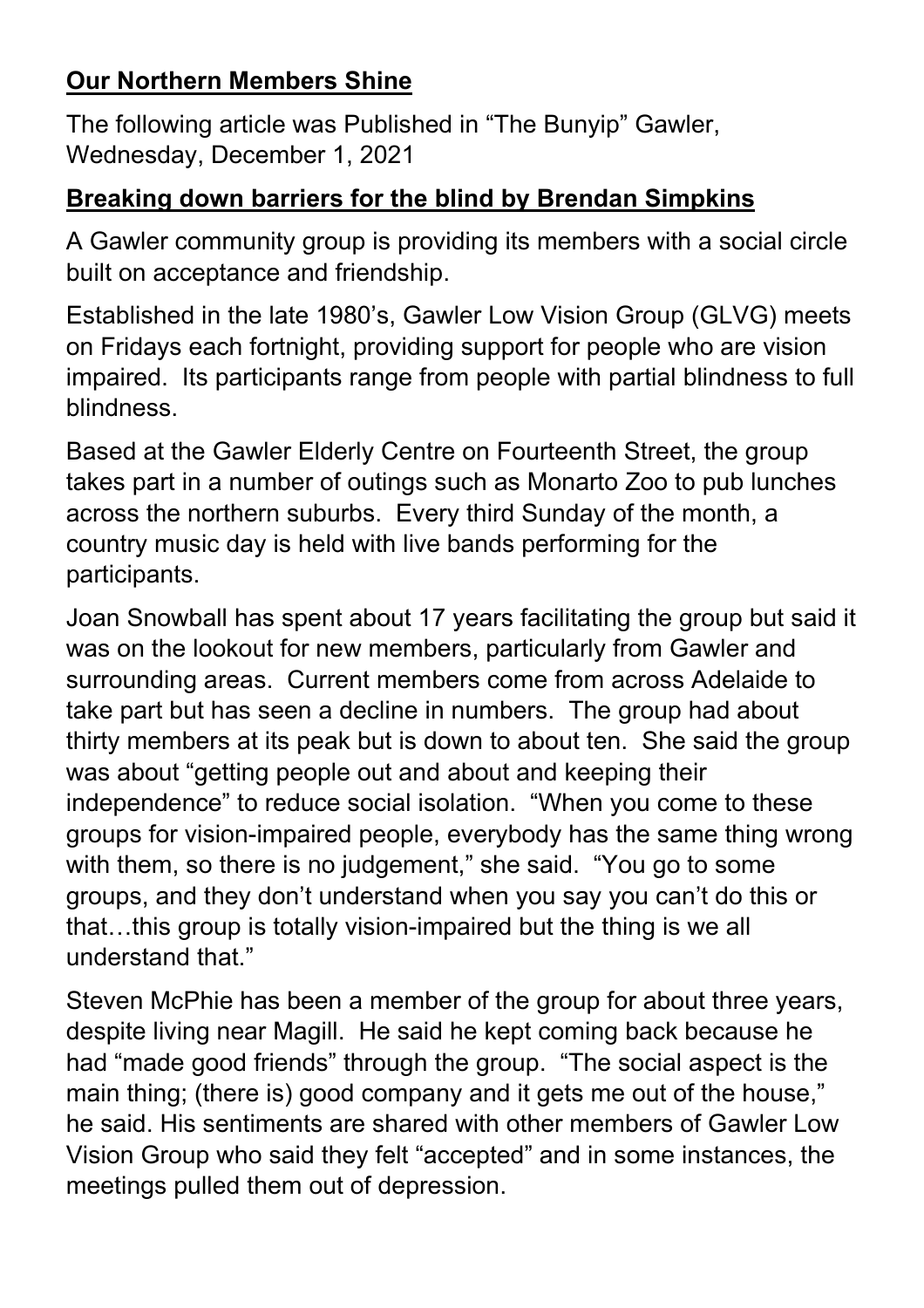The Gawler Low Vision Group is under the banner of Beyond Blindness, a South Australian organisation providing support and advocacy for people who are vision impaired.

Those interested in joining Gawler Low Vision Group can contact Beyond Blindness on 8 3 6 7 6 0 8 8 or visit [www.beyondblindness.org.au](http://www.beyondblindness.org.au/) for more information.

#### **Beyond Blindness - Assisting A Rising Star**

In 2017, Beyond Blindness established a new annual award to assist a young South Australian with a vision impairment to further develop their skills in music or the performing arts. This award was named in honour of the late Trevor Frost, who used his own personal experience with vision loss to help others. He assisted many newly vision impaired South Australians with support and advice through his wonderful work and this is recognised in the naming of this award.

**The purpose of the award is to** recognise the potential of a current vision impaired student and assist them to further achieve their potential through the provision of a grant to be used for additional tutoring or the purchase of musical instruments or equipment.

Late last year, in conjunction with Deidre Gavros, I had the pleasure of attending the South Australian School for the Vision Impaired (SASVI) end of year concert and awards presentation to present the award to Shianne Durdin, our 2021 recipient. Shianne, just twelve years of age, was among a number of exceptionally talented applicants who were assessed by the selection committee. What stood out to the committee, along with a glowing recommendation from her school's music teacher, was that Shianne's talent and passion for music was obvious, despite her not having received any formal training. During a very entertaining evening at SASVI, Shianne delivered a stirring solo rendition of Leonard Cohen's "Hallelujah," accompanied only by a piano played by her music teacher. At the end of this performance, with her family in the front row of a full auditorium, Shianne said, "That's the first time my dad's heard me sing, he didn't know I was going to do that." She was then asked to wait on stage as Deidre and I made our way to the microphone to present the award to a very stunned Shianne. As we were leaving the stage, Shianne's music teacher gaining the microphone said, "And you didn't know they were going to do that!"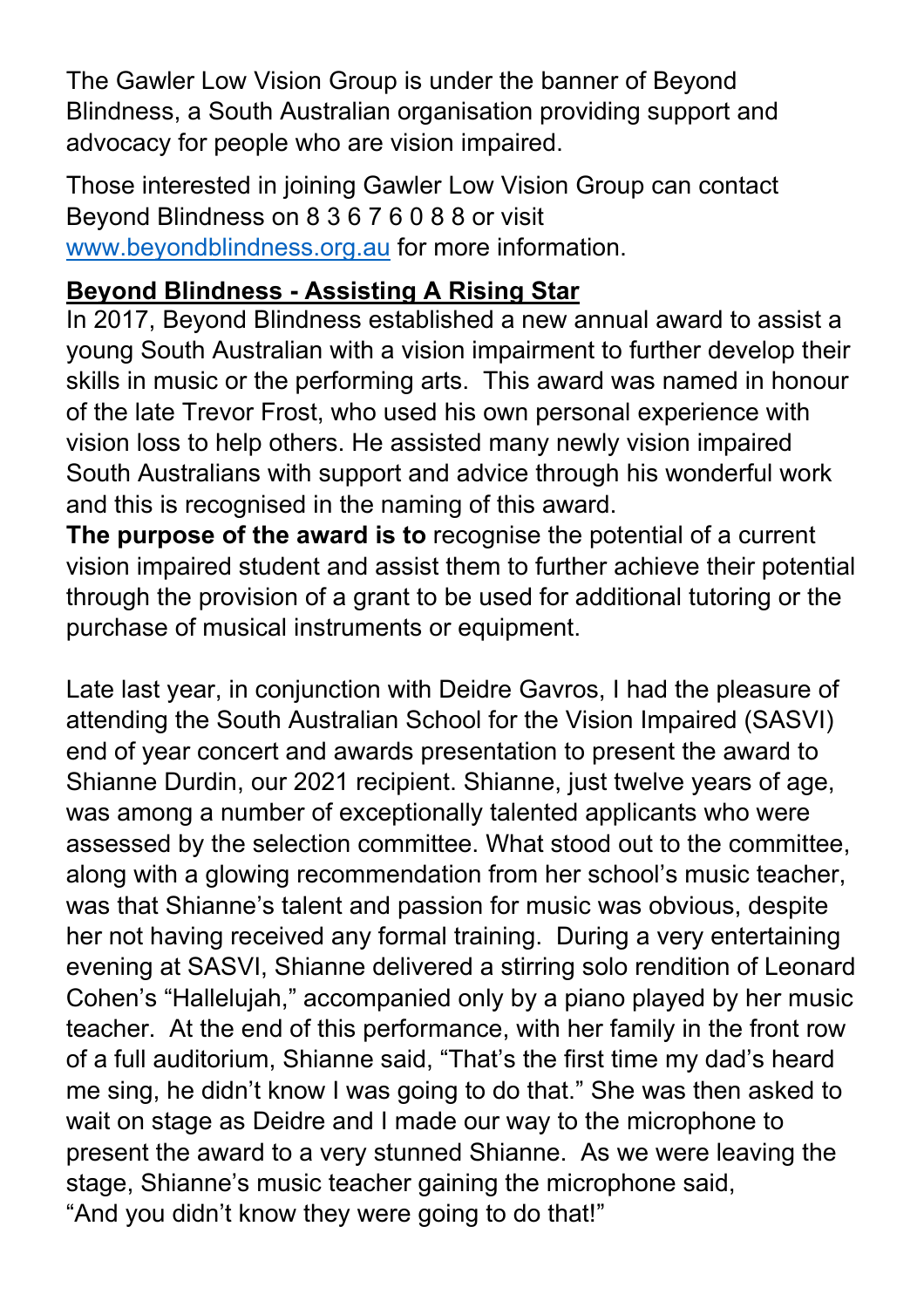As a very worthy recipient of the Trevor Frost award, we wish Shianne the greatest success in her future music endeavours and look forward to following her progress.

Jayson Hanrahan, Marketing Consultant

## **Trips Galore in 2022**

For those Members who like to travel and experience different things, 2022 is the year for you!

Following the success and popularity of our overnight group trips to Barmera and the Riverland last year, Beyond Blindness has introduced a new program of short-stay-trips in 2022 for Members. This kicked off with our first group of intrepid travellers heading off to Robe in the second week of February for a four-day, three-night adventure.

Staying at the beautiful Discovery Park on The Esplanade, some highlights of the trip included a visit to the Woakwine cutting (a manmade gorge that is one kilometre long and, at its deepest, thirtyfour metres straight down), meeting an artist who does tactile 3d paintings that can be felt, and enjoying the delectable delights on offer at a local ice-cream shop.

Under this new program, we plan to offer Members a different trip every six weeks. Upcoming trip destinations include:

Barmera - 10<sup>th</sup> to 13<sup>th</sup> May (for Southern Members), four days and three nights with tours of the local area, fishing, evenings around the campfire, meals out and BBQs.

Barossa Wine Experience  $-28<sup>th</sup>$  to 30<sup>th</sup> June, an indulgent three-day food and wine tour, experiencing the absolute best the Barossa has to offer.

As Trudy Thain has now taken on the new position of Group Travel Planner at Beyond Blindness, she will be working to research and develop a program of over-night trips that offer Members a range of different destinations and experiences throughout the year. Trudy would love to hear your suggestions for any places you may be interested in visiting.

To find out more, or to put forward your suggestions, please contact the Beyond Blindness office on 8367 6088 or email Trudy at [tthain@beyondblindness.org.au](mailto:tthain@beyondblindness.org.au)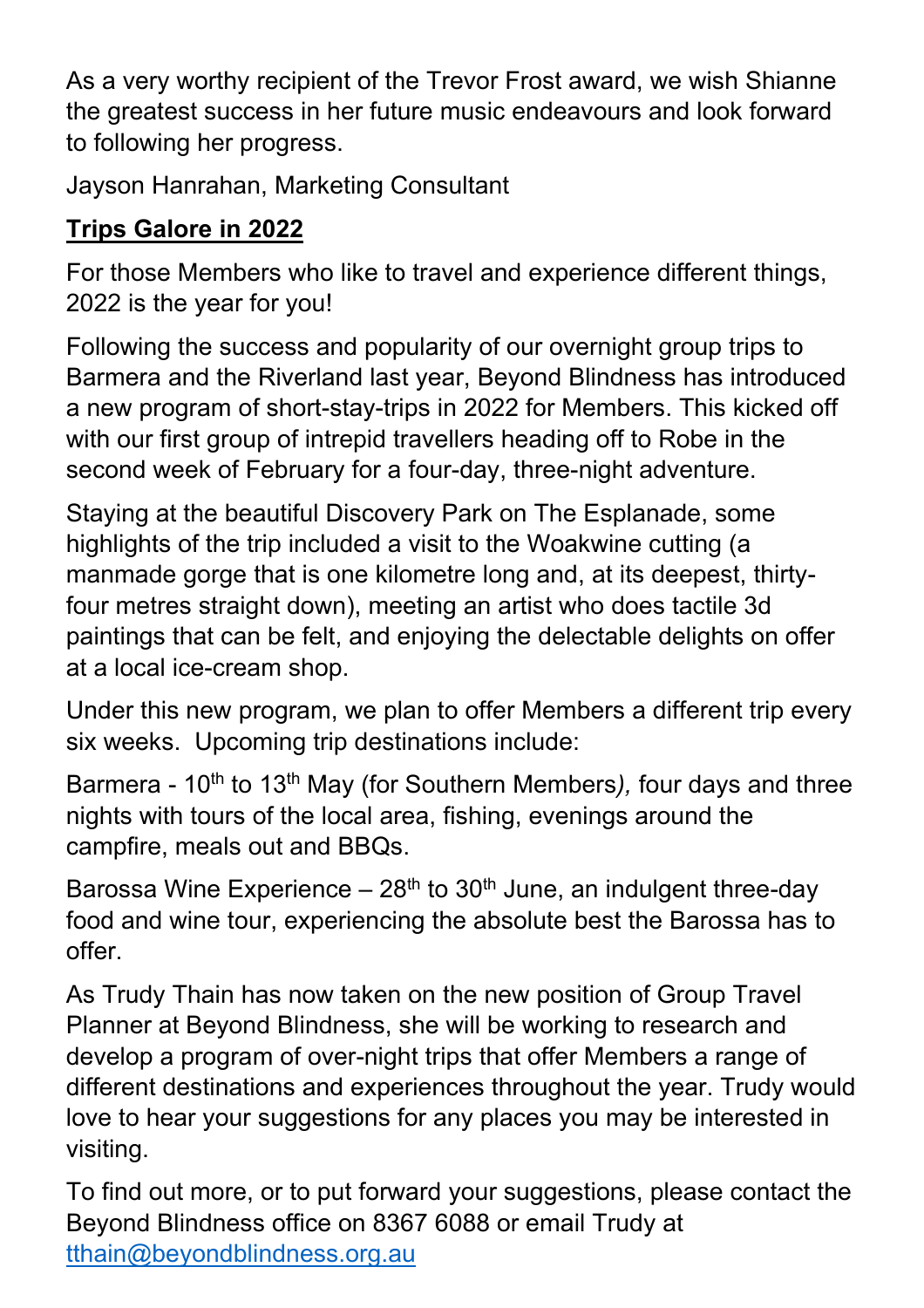## **A Spotlight On…**

Member – Wojciech Czuchra

A Beyond Blindness Member since 2012, Wojciech Czuchra is a familiar face at our Gilles Plains Social Centre every Tuesday as he works to hone his computer and typing skills with assistance from good friend and Beyond Blindness volunteer, Bernard (Bernie) Kaminiski.

Born in 1948 in the former Polish Capital of Krakow (the country's capital now being Warsaw), Wojciech has led an interesting and much travelled life. A well-educated person, He speaks several languages including Polish, French, Russian, Czech, Yugoslavian, and even some German. "I went to university in Poland and studied mathematics, chemistry and physics", Wojciech said.

As a young man who was ready for adventure, Wojciech left his homeland of Poland in the late 1950s and headed off to China with his cousin. Whilst there he worked for the next eight months teaching English to Chinese Nationals under a scheme sponsored by the Chinese Government, then under the leadership of Premiere Zhou Enlai

Following this he headed down-under for the first time, arriving in Adelaide with plans to marry his then fiancé. Unfortunately, this wasn't to be and, after about a year, Wojciech headed off once again, this time to South Africa with his two Polish friends.

Having previously learnt the art of cutting and polishing led crystal whilst living in Poland and understanding the market demand for crystal products in his homeland, Wojciech put this knowledge to use. He established a crystal factory in South Africa for the processing and manufacture of crystal products that he then exported back to Poland.

In 1976, Wojciech left South Africa and returned to Australia. He travelled extensively throughout much of the country before settling permanently in Adelaide.

It was here that he started a career in the telecommunications industry that would ultimately span more than twenty years.

Initially working for Postmaster General (PMG), Wojciech went onto become Technical Officer with Telecom / Telstra supervising more than twenty technicians.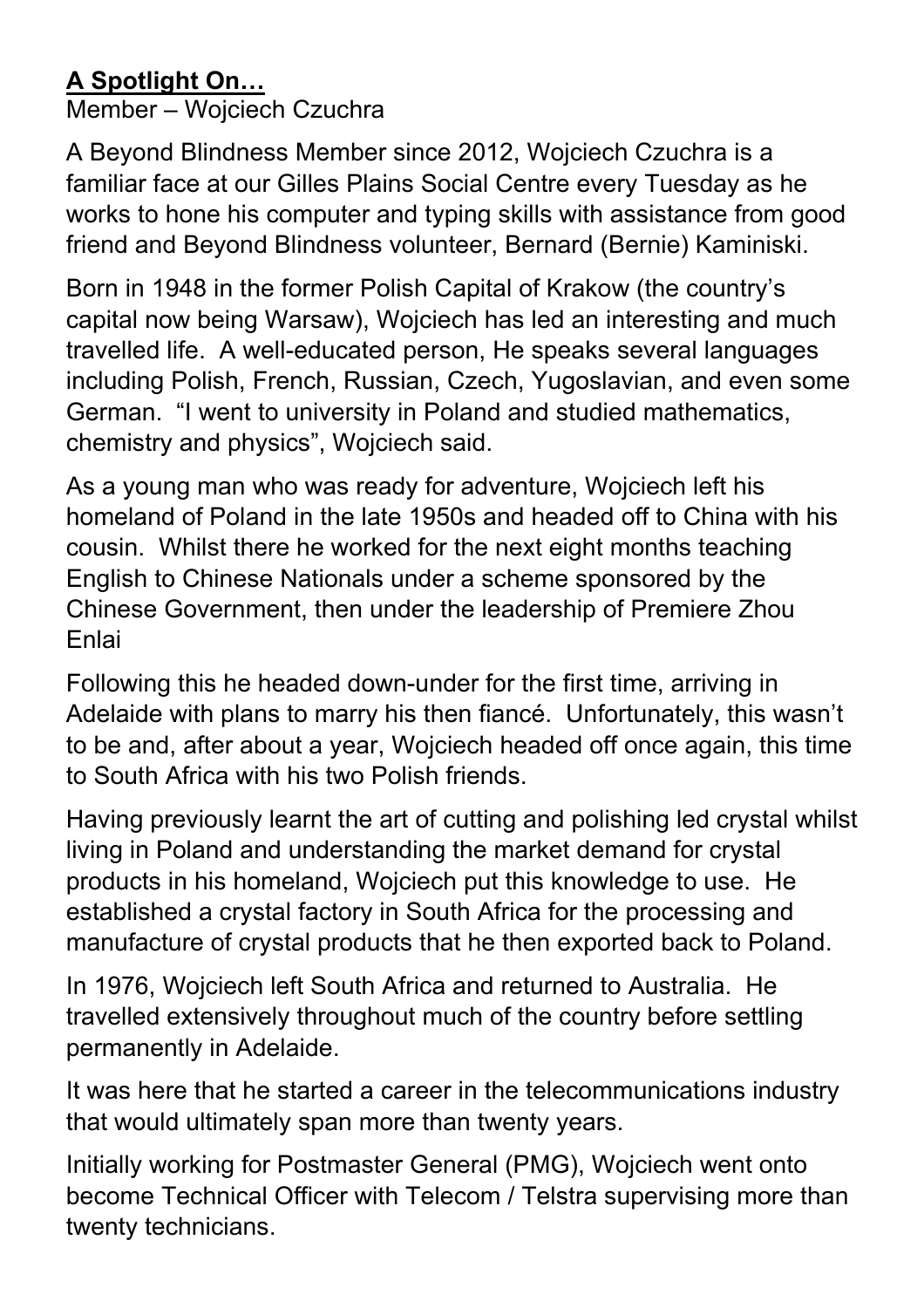Sadly, in 2008, Wojciech's career and life as he knew it came to a very abrupt end. It was while volunteering with the St Vincent de Paul Society, assisting Adelaide's homeless in the parklands, that Wojciech was brutally assaulted. The injuries he sustained in this violent attack left him with brain damage and cognitive vision loss, rendering him legally blind.

As a result of his vision loss, Wojciech joined Beyond Blindness, initially for the financial support we offered, but he soon became interested in learning assistive technology, becoming a regular at Tech Corner.

Every Tuesday, Wojciech can now be found in-front of a computer at our Social Centre working to develop his computer knowledge, typing speed and accuracy with the aid of Dolphin Guide typing software. At his side will be his good friend and fellow countryman, Bernie Kaminiski.

Bernie, who has been volunteering with Beyond Blindness since 2013, has developed a particularly close friendship with Wojciech, due, in no small part, to the Polish heritage they both share. Wojciech and Bernie will often be heard in deep discussion about history, world politics and the economy during their Tuesday morning training sessions.

"I started working with Wojciech in 2013. Since then, his typing accuracy has gone from 20% up to 98%. Now he emails his family back in Poland and he even sold a car for his sister on-line using the computer skills he's developed here", Bernie said.

Outside of Beyond Blindness, Wojciech still enjoys a regular swim at his local pool and sometimes the beach. He also plays piano, enjoys music, and maintaining the gardens of the duplex home he shares with his adopted sister, Helen. He also admits that he enjoys an occasional glass of Vodka, particularly in the colder months, and has this advice for the Vodka connoisseur, "when you pour it into the glass, drink it straight away and it warms you up from the inside", he says.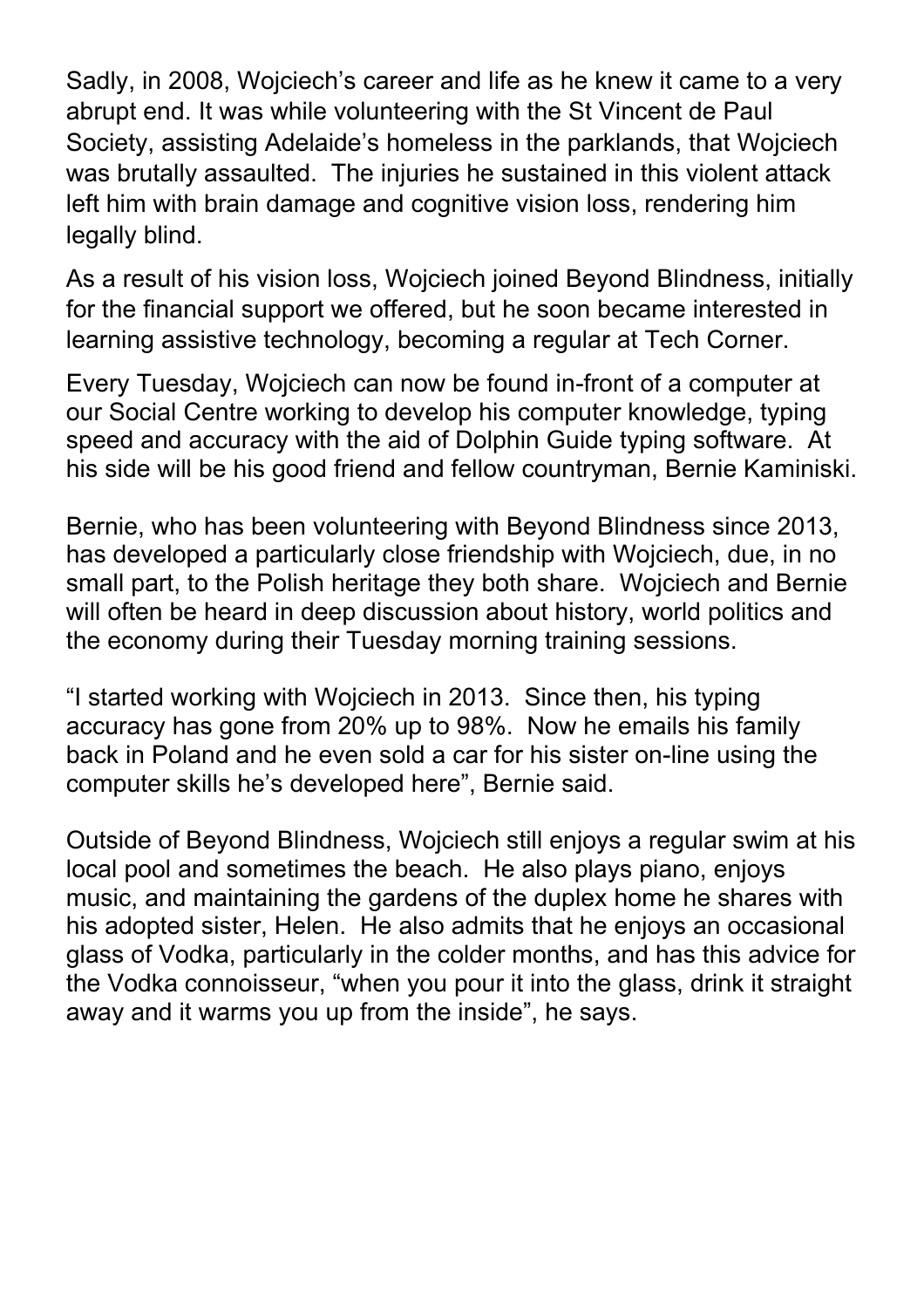## **A Spotlight On…**

#### Volunteer – Brian Murdock

Chalking up a decade of volunteering service with Beyond Blindness, Brian Murdock is well known to many Members as someone with a great work ethic and cheeky sense of humour, always ready to take on any task or tell a joke to bring a smile to someone's face.

Born in Kadina on the York Peninsula, Brian's working life commenced earlier than most when he left school at the age of fifteen and started working in his father's garage. "I did lube jobs on customer's cars and worked as a general labourer around the garage" Brian said.

Three years later, in 1965, Brian moved on from not only his father's employ but also his hometown to join the S.A Railways. Brian commenced at Tarlee in what would end up being a thirty-two-year career with S.A Railways. He later moved to Riverton, then over to Snowtown where Brian met his now wife, Pamela, who he married in 1969. Four years later they moved to Mount Gambier where Brian continued his career with the railways as a Shunter. But working on the railways of South Australia wasn't the only thing Brian turned his attention to…

Whilst living in Mount Gambier, Brian joined the Army Reserve. From 1974 to 1987, this formed a significant part of his life. At the completion of his reservist service Brian had ascended to the rank of fully qualified Sergeant. Moving forward, Brian and Pamela along with their two daughters, Joanne and Tracy, relocated to Adelaide in 1985 where Brian continued his career with S.A Railways taking on a new role at the Islington Railway Workshop in security. Unfortunately, this is also where Brian's extensive career with the railways ended abruptly when he was made redundant in 1997. Never one to be idol, after a brief period of unemployment Brian purchased a truck and secured a contract with Goodwill for the collection of the contents of their donation bins across Adelaide. This chapter in Brian's career continued until 2011 when he retired having grown the business to include two trucks and five employees.

As is the case for many retirees, Centrelink required Brian to participate in some voluntary work. He was introduced to Beyond Blindness through Northern Volunteering and commenced in February of 2012.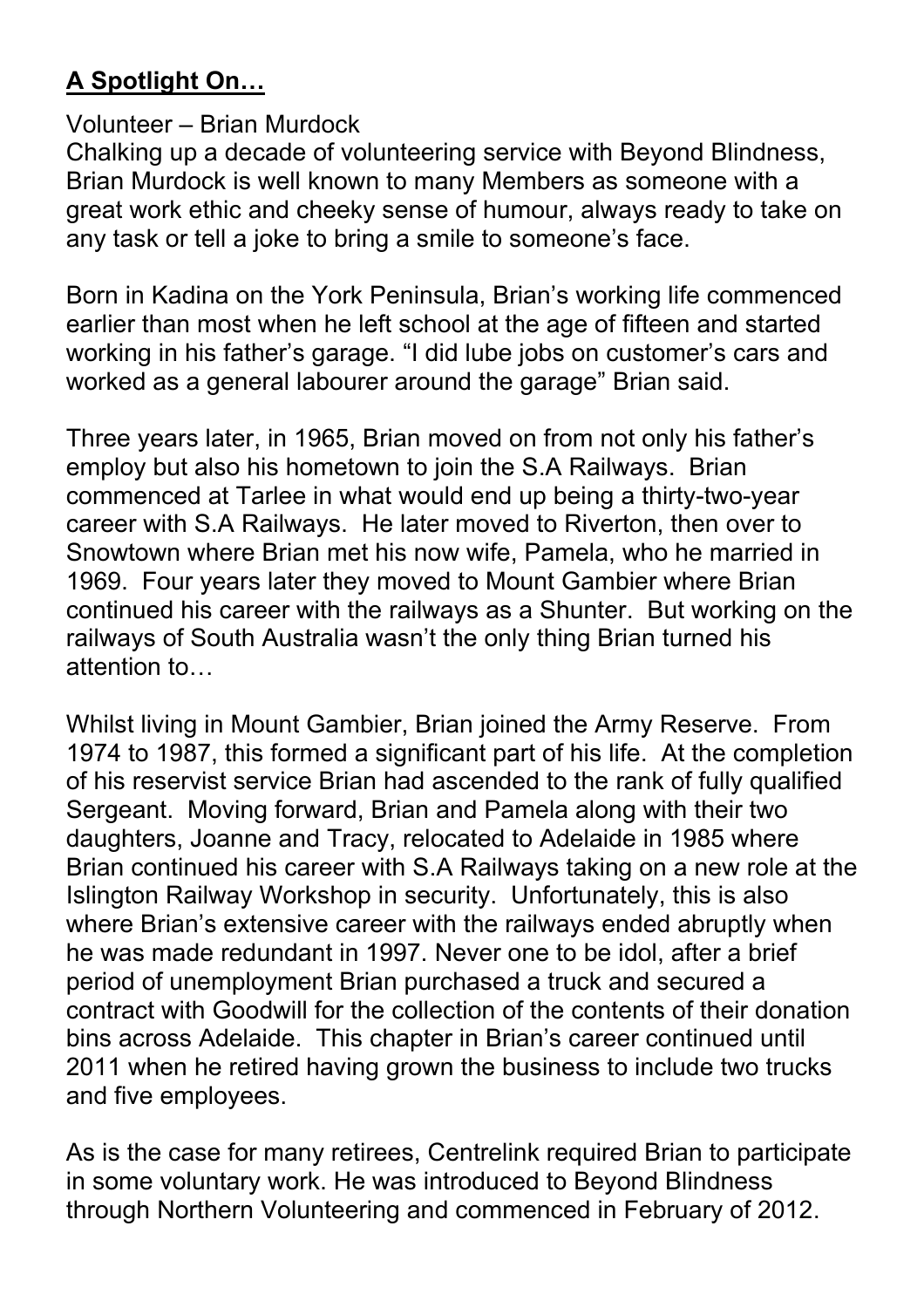"I was given two places by Northern Volunteering and Beyond Blindness (Blind Welfare Association) was the first one on the list. I walked into the office, and they wouldn't let me go," Brian said.

Starting as a volunteer driver two days a week, Brian was soon talked into joining the Travel Club by Catherine and Gunter Bottcher and has been there ever since. Of his ten years with Beyond Blindness, Brian said, "I've made a lot of friends and we often have BBQs at home. About five years ago I was encouraged to do overnight trips for up to eight Members, and I'm now working with Trudy on the new trips program. I really enjoy this work because the Members are appreciative and always say thank you at the end of each outing."

When asked what you would say to someone considering volunteering with Beyond Blindness, Brian responded, "I thoroughly recommend it to anyone. You've got to be yourself and, if you see a problem, just step in and help."

When not volunteering at Beyond Blindness, Brian enjoys caravanning and four-wheel-driving with a good mate as well as spending time with his family that now includes five grandchildren.

## **Oaks Liberty Apartment**

Who doesn't like a holiday? Whether it is just an overnighter or for a week, many Members have taken the opportunity to stay in our Oaks Liberty Towers apartment in Glenelg. The fully self-contained 2 bedroom apartment is the perfect place to relax, unwind and enjoy a break. A 3-night stay will cost you \$120 with any extra nights costing \$80 per night. Members can stay in the apartment for a total of 7 nights per year at this ridiculously reduced rate. To ensure fairness only one stay during a peak period such as Easter, Christmas and New Year's Eve is permitted. If you would like to make a reservation or have any queries, please give Deidre Gavros a call at the Beyond Blindness office on 8 3 6 7 6 0 8 8.

#### **Reminder:**

The Braille House Library is FREE for all Australians. Whatever state you live in, Braille House can provide you thousands of books, magazines and other Braille reading material for FREE. Please visit [www.braillehouse.org.au](http://www.braillehouse.org.au/) for more information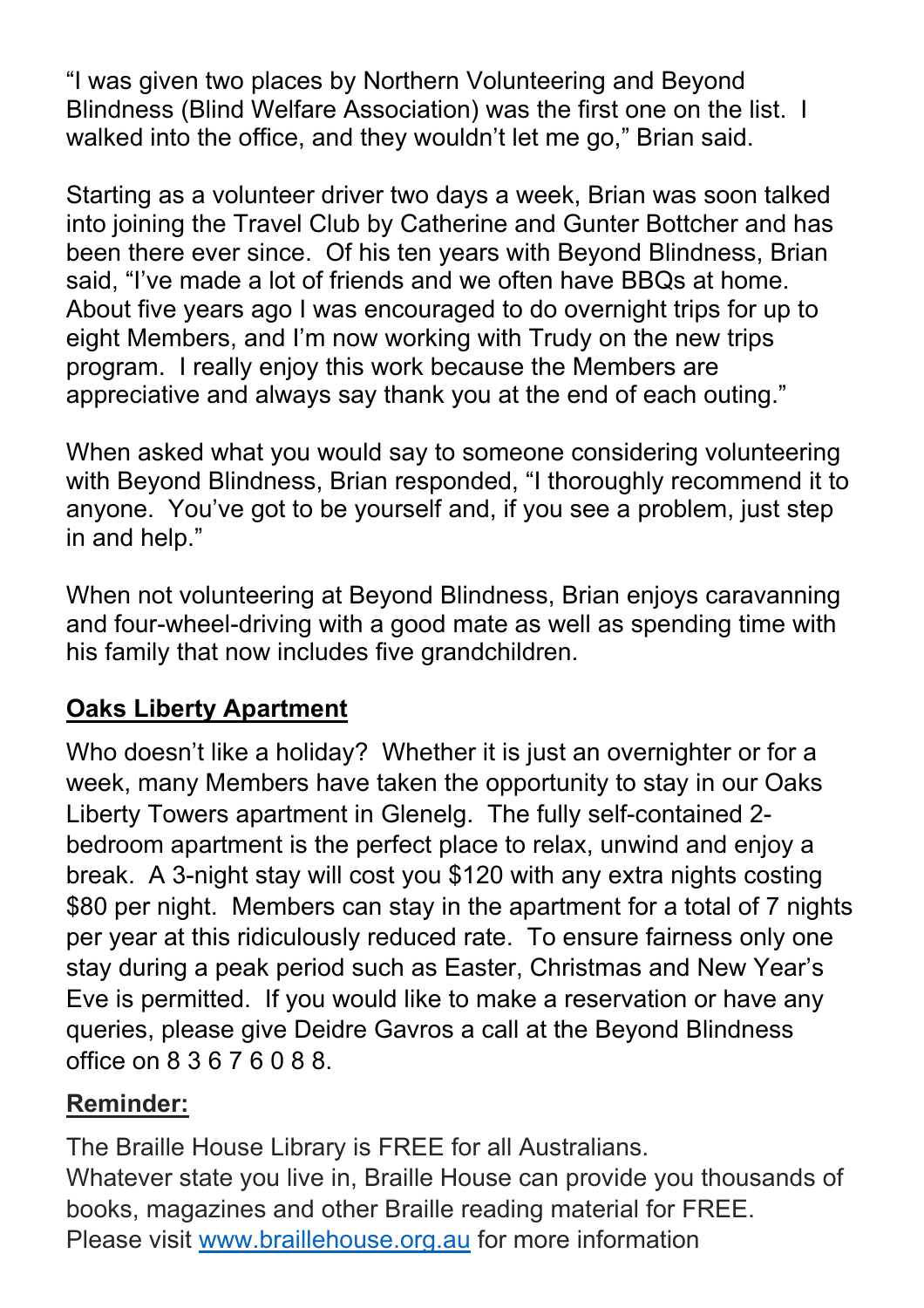## **Would you like to Dance?**

We are seeking interest from Members living across the Western region who might be interested in dancing. It's not strictly ballroom, but more about participating in social dancing and having fun with movement to music. Our recently appointed Western Member Engagement Officer, Frank Cirillo, is keen to hear from anyone interested in getting involved.

So, if you live in the Western Suburbs, and would like to dust off those dancing shoes, please contact the Beyond Blindness office on 8 3 6 7 6 0 8 8 or email Frank at [fcirillo@beyondblindness.org.au](mailto:fcirillo@beyondblindness.org.au)

## **Vale Ron Morley 10/5/40 – 9/3/22**

It is with great sadness I advise of the passing of Beyond Blindness Volunteer, Ron Morley. For more than sixteen years Ron was a volunteer driver with Beyond Blindness, taking Members on outings across Adelaide and further afield, from trips as diverse as to the Birdwood Motor Museum, the Farm Barn and the Aeronautical Museum, Ron was always there to help and guide our Members.

Ron will be remembered by all for his willingness to help, his generosity and keen sense of humour. Our sincere condolences and sympathy go to Ron's wife Maggie and his family at this difficult time.

#### **Qantas**

Qantas shared information about the recently launched Assistance Line for Customers with specific needs and aims to provide a more streamlined experience for customers travelling with a disability or medical requirements. The benefits include:

- 1800 177 474 within Australia
- shorter call wait times, (the line is separate from main phone line) and has priority queuing, depending on the specific requirement;
- direct connection with the right team in the first instance, reducing the need for consultants to pass through calls to other teams; and
- clear menu options to select from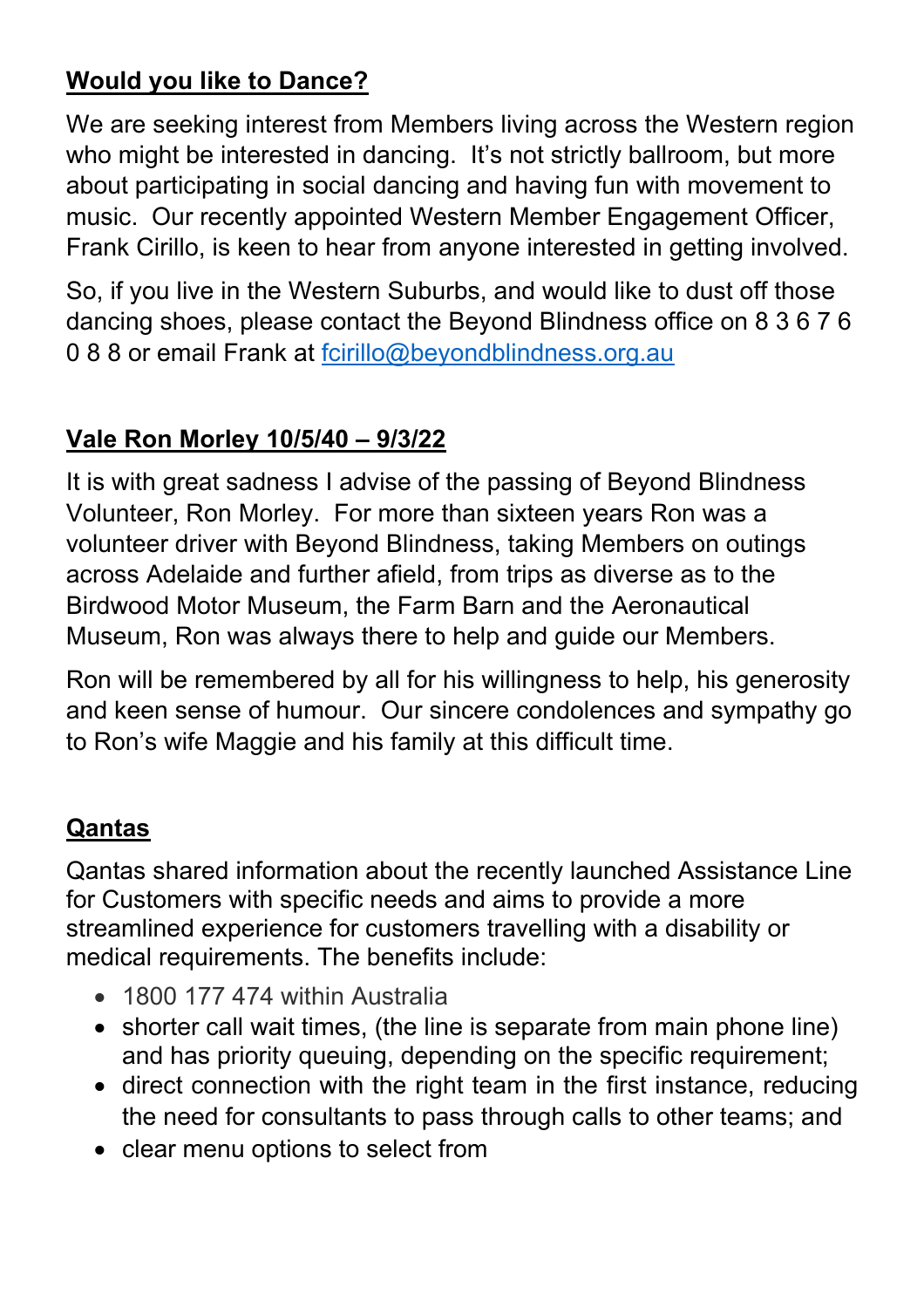For customers travelling with a service dog Qantas has improved the application and pre-travel experience for customers to include:

- easier to follow information on the Qantas website;
- clear criteria:
- a more streamlined application process, with all application/ declaration forms 100% accessible; and
- a separate form when travelling internationally

Jetstar advised that it has introduced a new Specific Assistance Journey Support team at its Contact Centre to better assist customers with a disability, or who require specific assistance.

Jetstar's contact centre can be contacted 7 days a week between 6am and 10pm AEST or via the Live Chat via their website to make a booking or to request specific assistance. This can also be done via the online booking system; and if the customer requires further information about the assistance provided by Jetstar or wishes to discuss their specific needs, the dedicated specific assistance team will follow up with the customer within 24 hours or on the next business day between 8am-5pm Monday to Friday.

Jetstar stated that they are currently in the process of reviewing communications and application process for the carriage of Service Dogs. https:// www.qantas.com/au/en/travel-info/specific-needs/booking **assistance**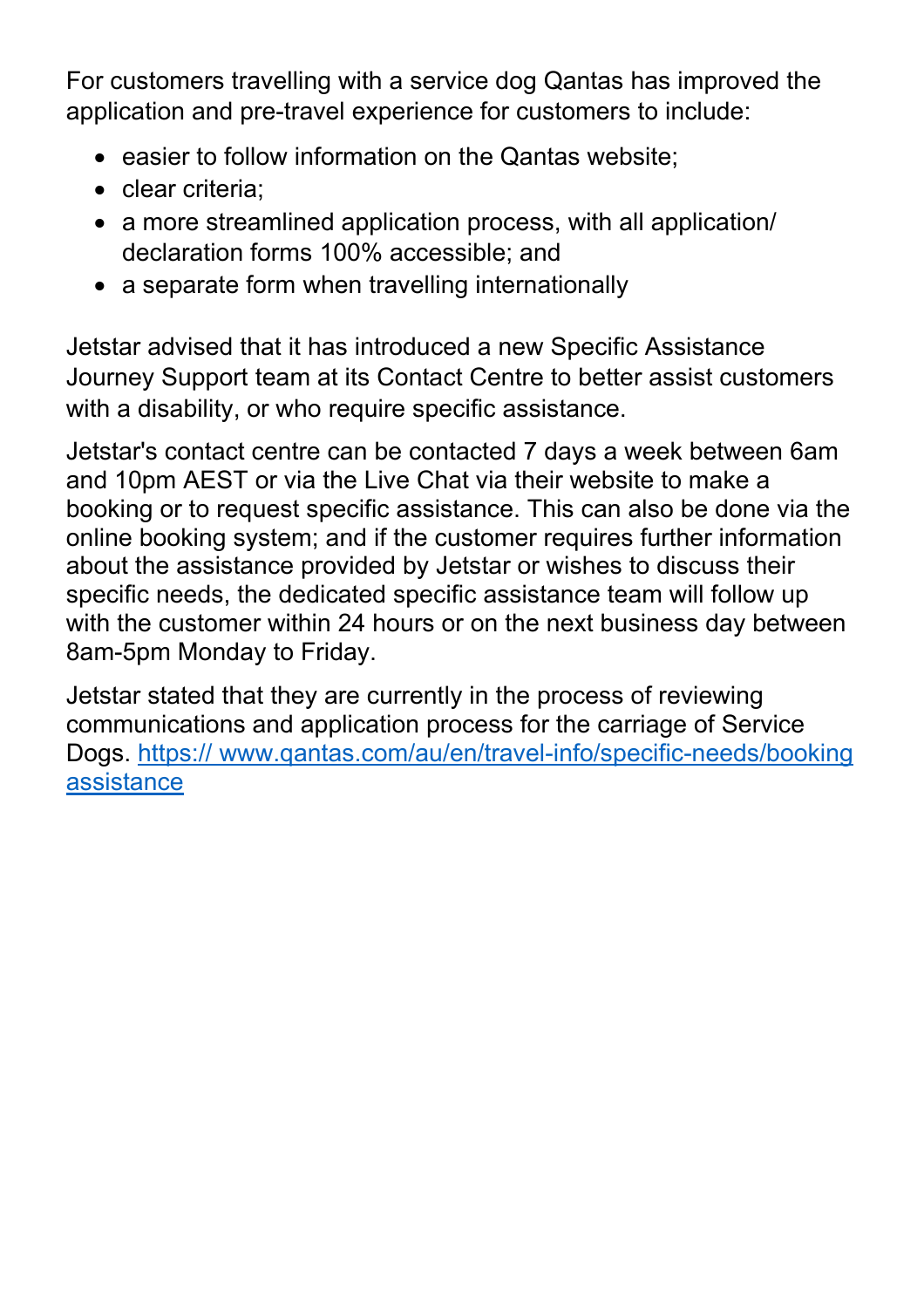#### **Beyond Blindness Social Activities Term 2, 2022 – Central**

A detailed activities summary will be emailed or mailed by post to Members bi-monthly. These would include most changes, provide more details or introduce new activities.

All Members are welcome to participate in any of the activities listed below. However, transport might only be available for Members living within a predetermined radius. Subject to availability, alternative central pick-up locations can be arranged. Please note that all activities and programs are subject to change.

#### **April 2022 (More details are included in April's Calendar)**

| <b>Day/Date</b>                            | <b>Activity</b>                                          | <b>Time</b>                | <b>Venue</b>                                                   |
|--------------------------------------------|----------------------------------------------------------|----------------------------|----------------------------------------------------------------|
| Monday, 4 & 11<br>April, 2022              | <b>Gentle Walk followed</b><br>by lunch                  | $10am -$<br>2.30pm         | • Semaphore<br>• West Lakes<br>• Oakden Park<br>• Mawson Lakes |
| Tuesday 5 & 12<br>April, 2022              | Golf followed by Lunch                                   | $10am - 2pm$               | <b>Valley View Golf</b><br>Course                              |
| Wednesday, 6<br>& 13 April 2022            | Craft & Chat                                             | $10am - 1pm$               | <b>Gilles Plains</b><br>Centre                                 |
| Wednesday,<br>6<br>13 April<br>and<br>2022 | <b>Beach walks followed</b><br>by lunch                  | $9.30$ am $-$<br>3pm       | <b>Beach venues</b>                                            |
| Wednesday,<br>13 April 2022                | <b>Bingo</b>                                             | $1 - 2pm$                  | <b>Gilles Plains</b><br>Centre                                 |
| $\overline{7}$<br>Thursday,<br>April       | 10-Pin Bowling<br>Lunch                                  | 10am -12pm<br>12.30 to 2pm | WoodvilleTavern<br>540                                         |
| Thursday,<br>14<br>April                   | <b>Bracegirdles Fruchocs</b><br>Lunch @ Old Coach<br>Inn | 10am to 3pm                | <b>Cross Road</b><br>Aldinga                                   |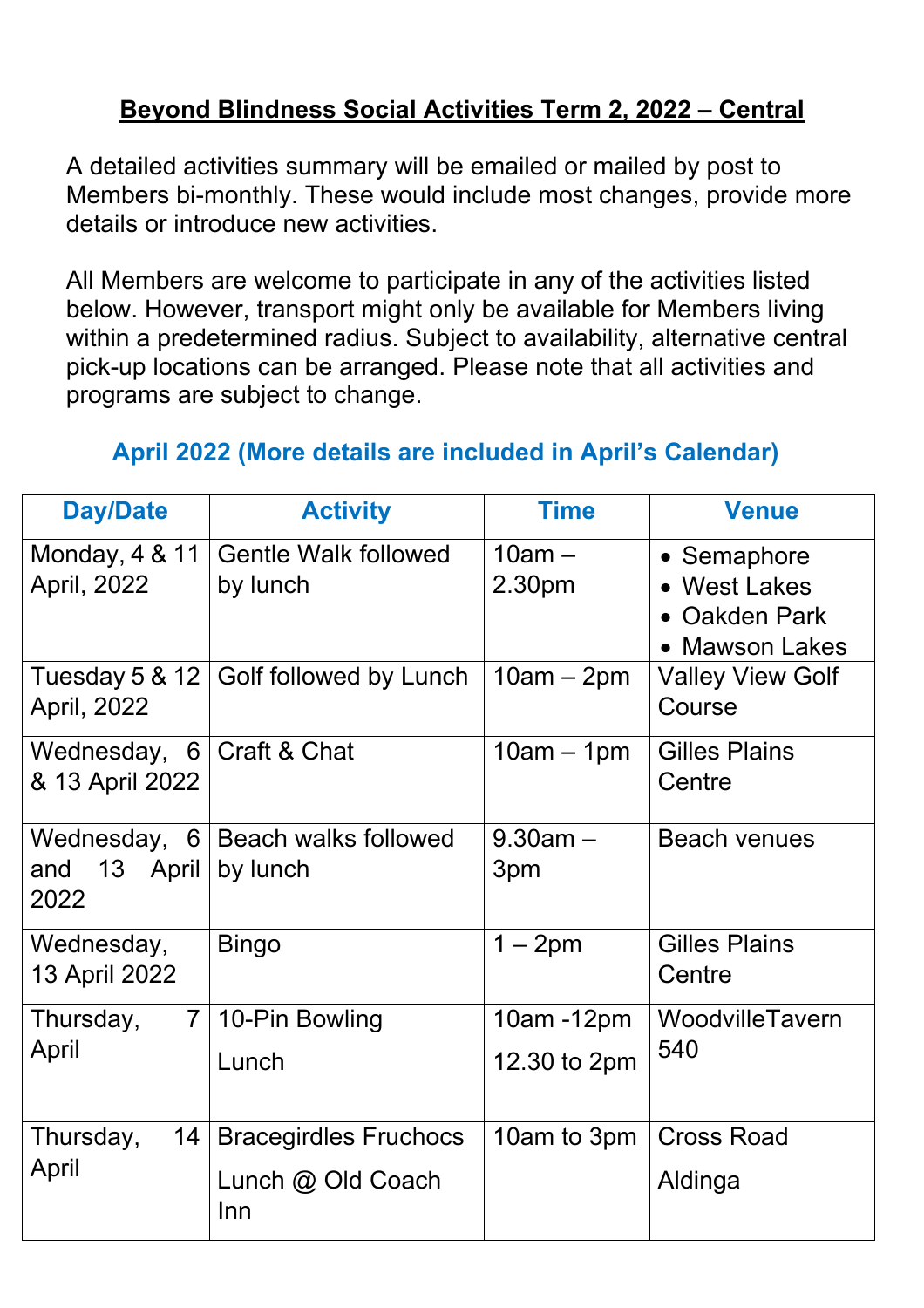| Date, Day                 | <b>Activity</b>                                                      | <b>Time</b>        | <b>Venue/s</b>                                                   |
|---------------------------|----------------------------------------------------------------------|--------------------|------------------------------------------------------------------|
| Friday, 8 April           | Friday hikes followed<br>by lunch                                    | $9am - 2pm$        | <b>Various venues</b>                                            |
| 22 April 2022,            | How to Use Your                                                      | 10.30am to         | <b>Gilles Plains</b>                                             |
| Friday                    | Device - Andriod                                                     | 12pm               | <b>Social Centre</b>                                             |
| 9 April 2022,<br>Saturday | <b>Travel Club</b>                                                   | 9am onwards        | <b>Police Barracks</b><br><b>Halfway Hotel</b><br><b>Beverly</b> |
| 17 April 2022,<br>Sunday  | <b>Playford Country Music</b><br><b>Club (Community</b><br>activity) | 9am onwards        | Elizabeth                                                        |
| 22 April 2022,<br>Friday  | How to Use Your<br>Device - Android                                  | 10.30am to<br>12pm | <b>Gilles Plains</b><br><b>Social Centre</b>                     |

#### **NOTE: regular activities will cease during the School Holidays from April 16 to May 1, 2022**

#### **May 2022**

| Date, Day                | <b>Activity</b>                   | <b>Time</b> | <b>Venue/s</b>                         |
|--------------------------|-----------------------------------|-------------|----------------------------------------|
| Monday                   | Chair Yoga (subject to            | $11am -$    | <b>Gilles Plains Social</b>            |
| 2, 9, 16, 23<br>May 2022 | min no of sign up)                | 12pm        | Centre                                 |
| Monday 30                | Gentle walk followed              | $10am -$    | • Semaphore                            |
| May 2022                 | by lunch                          | 2.30pm      | • West Lakes                           |
|                          |                                   |             | • Oakden Park                          |
|                          |                                   |             | • Mawson Lakes                         |
| Every                    | Golf followed by                  | $10am -$    | <b>Valley View Golf</b>                |
| Tuesday                  | Lunch                             | 2pm         | Course                                 |
| Every                    | Craft & Chat                      | $10am -$    | <b>Gilles Plains</b>                   |
| Wednesday                | (Card-Making or Clay<br>activity) | 1pm         | Centre and various<br><b>locations</b> |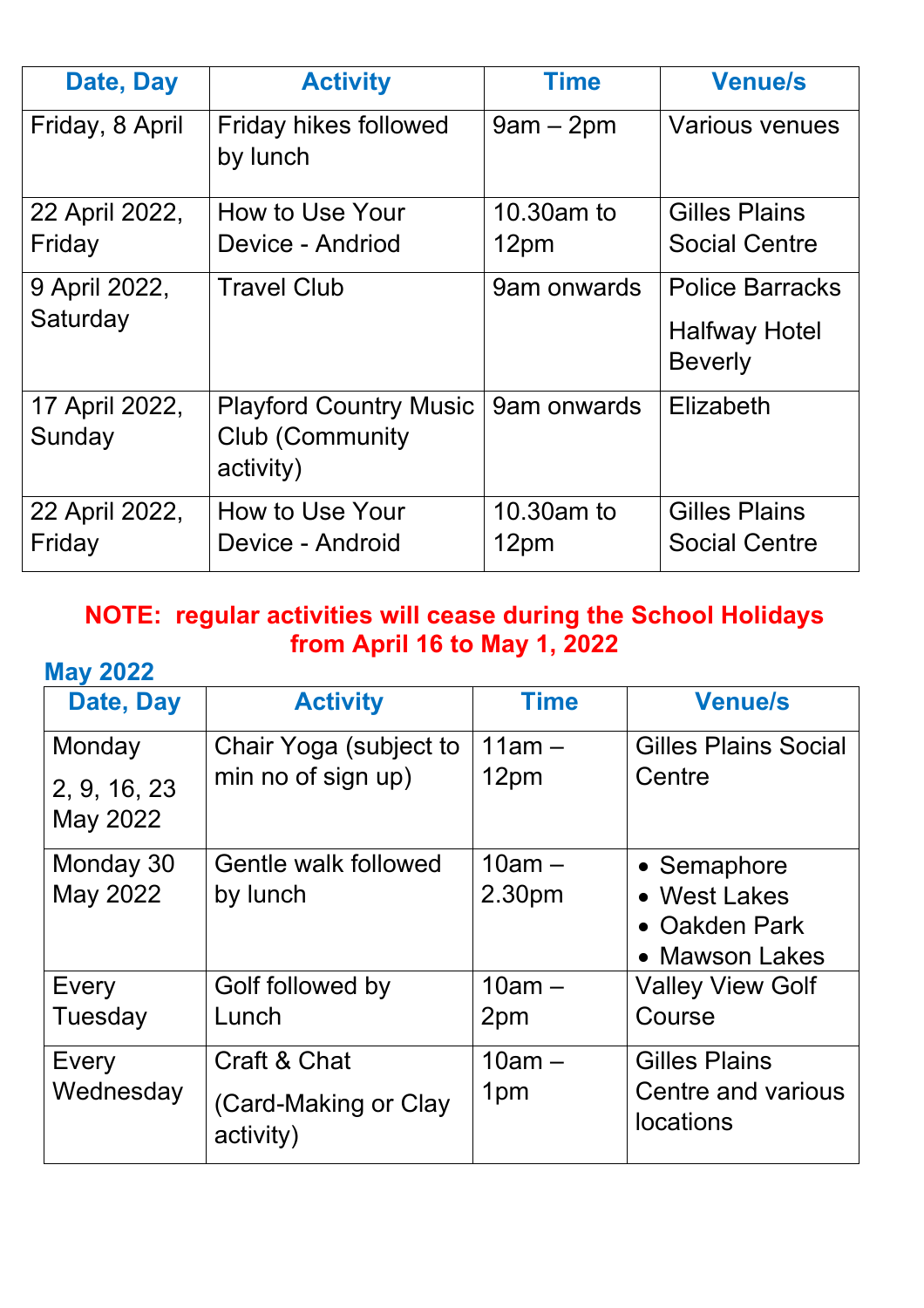#### **May continued**

| Wed, May 4,<br>11, 18, 25    | Seniors carpet bowls<br>at Jubilee<br>(Community activity)                                                            | $9.30am -$<br>11.30am                           | <b>Jubilee Community</b><br>Centre<br>*Subject to<br>availability |
|------------------------------|-----------------------------------------------------------------------------------------------------------------------|-------------------------------------------------|-------------------------------------------------------------------|
| Alternate<br>Wednesdays      | <b>Bingo</b>                                                                                                          | $1pm-2pm$                                       | <b>Gilles Plains</b><br>Centre                                    |
| Thursday<br>5 May 2022       | 10-Pin Bowling $@$<br>Woodville<br>Lunch $@$ Tavern 540                                                               | 10.30am -<br>2.30pm                             | Woodville                                                         |
| Thursday<br>12 May 2022      | Day trip to<br><b>Warrawong Sanctuary</b><br>and lunch @ Lobethal<br><b>Bakery</b><br>$(Cost \& $18 \text{ per pax})$ | 9.30am to<br>3pm                                | Warrawong                                                         |
| Thursday, 19<br>May 2022     | Audio described<br>movie then lunch out                                                                               | 9.30am to<br>2pm<br><b>Movie Time</b><br>1.15am | Norwood or<br>Salisbury                                           |
| Thursday, 26<br>May 2022     | <b>Beach lunch</b>                                                                                                    | 10.30am to<br>2pm                               | Semaphore                                                         |
| Friday 20,<br>May 2022       | How to Use Your<br>Device Workshop                                                                                    | 10.30am to<br>12noon                            | <b>Gilles Plains Social</b><br>Centre                             |
| Friday, 6 and<br>13 May 2022 | Line Dancing for BB<br><b>Members</b>                                                                                 | 11am to<br>12noon                               | <b>Gilles Plains</b><br>Centre                                    |
| Monthly on<br>Fridays        | <b>Friday Hikes</b>                                                                                                   | 9.30am to<br>3pm                                | <b>Various locations</b>                                          |
| Saturday, 14<br>May 2022     | <b>Travel Club</b>                                                                                                    | 9am<br>onwards                                  | <b>Tramway Museum</b><br><b>St Kilda Hotel</b>                    |
| 22 May<br>2022,<br>Sunday    | <b>Playford Country</b><br><b>Music Club</b><br>(Community activity)                                                  | 9am<br>onwards                                  | <b>Elizabeth</b>                                                  |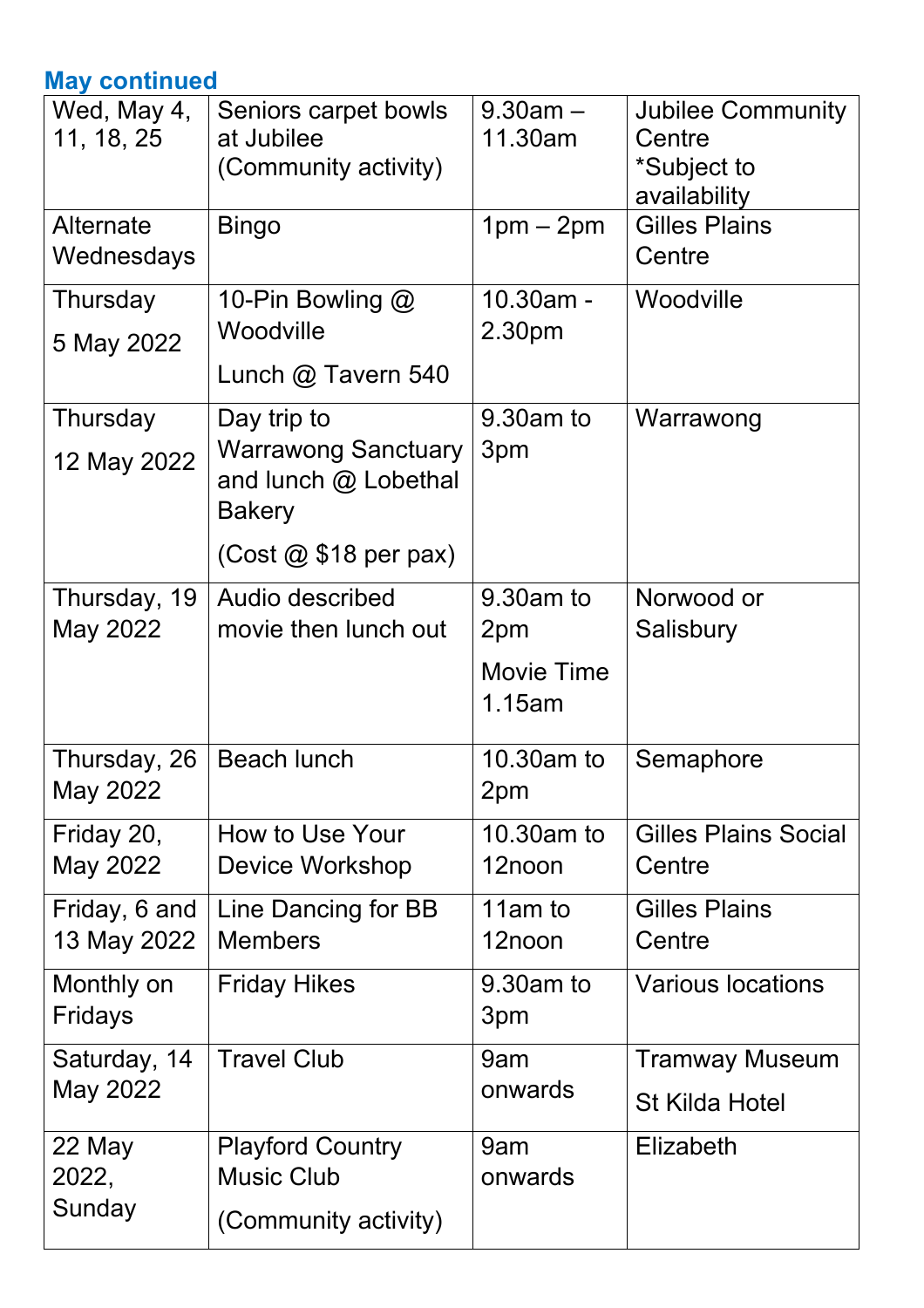| <b>June 2022</b>                 |                                                                   |                                        |                                                                   |
|----------------------------------|-------------------------------------------------------------------|----------------------------------------|-------------------------------------------------------------------|
| Date, Day                        | <b>Activity</b>                                                   | <b>Time</b>                            | <b>Venue/s</b>                                                    |
| Every<br>Monday                  | Gentle walk followed<br>by lunch                                  | $10am -$<br>2.30pm                     | • Semaphore<br>• West Lakes<br>• Oakden Park<br>• Mawson<br>Lakes |
| Every<br>Tuesday                 | Golf followed by<br>Lunch                                         | $10am - 2pm$                           | <b>Valley View Golf</b><br>Course                                 |
| Every<br>Wednesday               | Craft & Chat (Mat<br>weaving or                                   | $10am - 1pm$                           | <b>Gilles Plains</b><br>Centre                                    |
|                                  | <b>Beach Walks followed</b><br>by lunch                           | $9.30am - 3pm$                         | <b>Beach venues</b>                                               |
| Alternate<br>Wednesdays          | <b>Bingo</b>                                                      | $1pm - 2pm$                            | <b>Gilles Plains</b><br>Centre                                    |
| Thursday<br>2 Jun 2022           | 10-Pin Bowling $@$<br>Woodville<br>Lunch $@$ Tavern 540           | 10.30am -<br>2.30pm                    | Woodville                                                         |
| Thursday<br>9 June 2022          | <b>Beach lunch</b>                                                | 10.30am to<br>2pm                      | <b>Henley Beach</b>                                               |
| Thursday, 16<br><b>Jun 2022</b>  | <b>Melba's Chocolates</b><br>and Confectionery<br>visit and lunch | $9.30$ am $-3$ pm                      | Woodside                                                          |
| Thursday, 23<br><b>June 2022</b> | Audio described<br>movie then lunch out                           | 10am to 2pm<br>Movie Time -<br>11.15am | Norwood or<br>Salisbury                                           |
| Thursday, 30<br><b>June 2022</b> | <b>Parliament House</b><br><b>Visit and Lunch</b>                 | 10.30am to<br>3pm                      | <b>North Terrace</b>                                              |
| Friday 24,<br><b>June 2022</b>   | How to Use Your<br>Device Workshop                                | 10.30am to<br>12noon                   | <b>Gilles Plains</b><br><b>Social Centre</b>                      |
| Friday, 10<br><b>June 2022</b>   | <b>Friday Hikes</b>                                               | 9.30am to 3pm                          | Various<br><b>locations</b>                                       |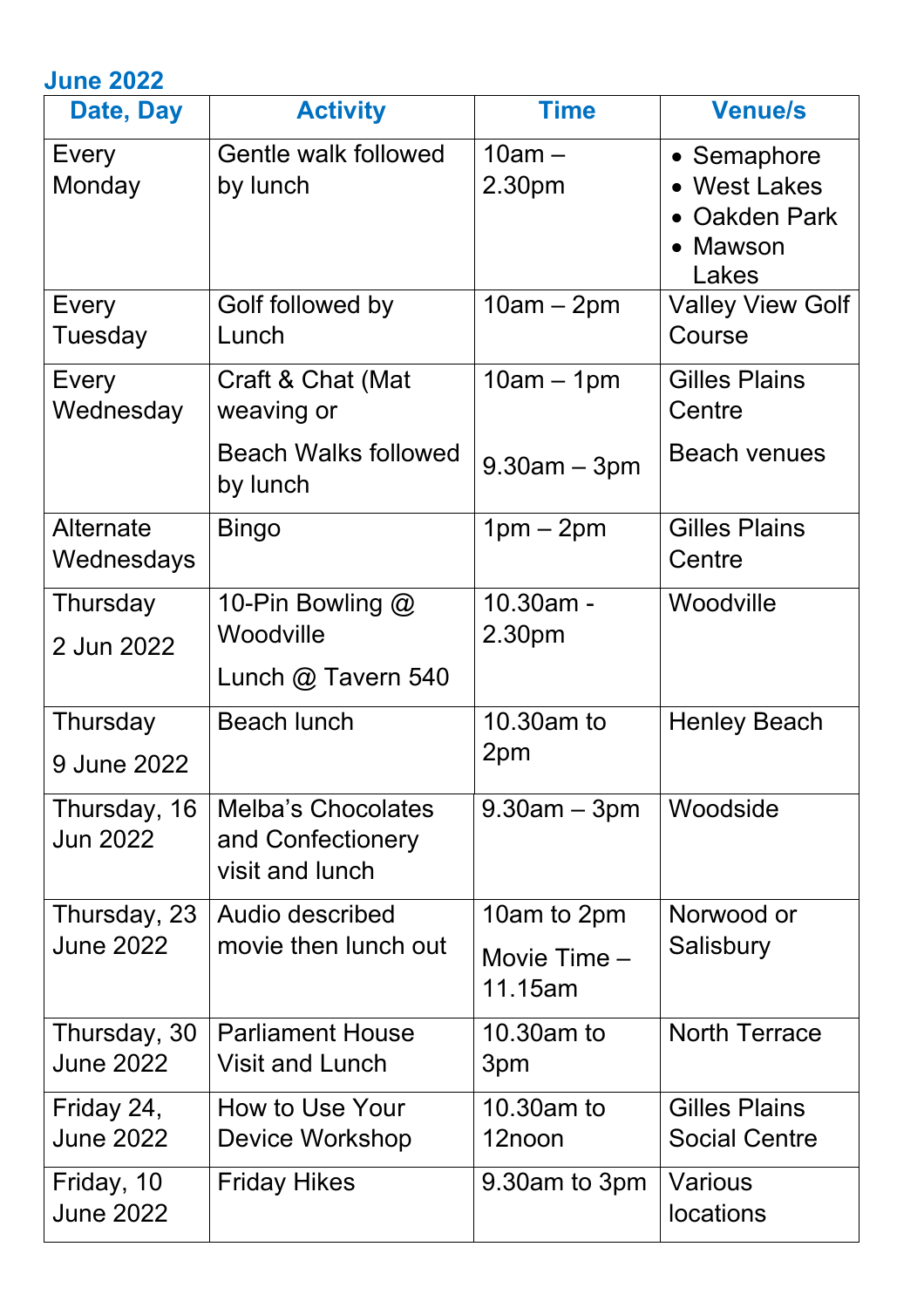## **June continued**

| Saturday, 11   Travel Club |                         | 9am onwards | <b>Virginia Nursery</b> |
|----------------------------|-------------------------|-------------|-------------------------|
| <b>June 2022</b>           |                         |             | Doncho's Café           |
| Sunday 19                  | <b>Playford Country</b> | 9am onwards | Elizabeth               |
| <b>June 2022</b>           | <b>Music Club</b>       |             |                         |
|                            | (Community activity)    |             |                         |

| $ $ Trip                  |                     |                |
|---------------------------|---------------------|----------------|
| Tuesday to                | Barossa Valley Wine | <b>Barossa</b> |
| Thursday, 21   Experience |                     |                |
| $\vert$ to 23 June        |                     |                |
| 2022                      |                     |                |

#### **July 2022**

| Date, Day                | <b>Activity</b>                                            | <b>Time</b>                       | <b>Venue/s</b>                                                 |
|--------------------------|------------------------------------------------------------|-----------------------------------|----------------------------------------------------------------|
| Every<br>Monday          | <b>Gentle Walk</b><br>followed by lunch                    | $10am - 2.30pm$                   | • Semaphore<br>• West Lakes<br>• Oakden Park<br>• Mawson Lakes |
| Every<br>Tuesday         | Golf followed by<br>Lunch                                  | $10am - 2pm$                      | <b>Valley View Golf</b><br>Course                              |
| Every<br>Wednesday       | Craft & Chat<br><b>Beach walks</b><br>followed by lunch    | $10am - 1pm$<br>$9.30$ am $-3$ pm | <b>Gilles Plains</b><br>Centre<br><b>Beach venues</b>          |
| Alternate<br>Wednesday   | <b>Bingo</b>                                               | $1pm - 2pm$                       | <b>Gilles Plains</b><br>Centre                                 |
| Thursday<br>7 July, 2022 | 10-Pin Bowling $@$<br>Woodville<br>Lunch $@$ Tavern<br>540 | 10.30am -<br>2.30pm               | Woodville                                                      |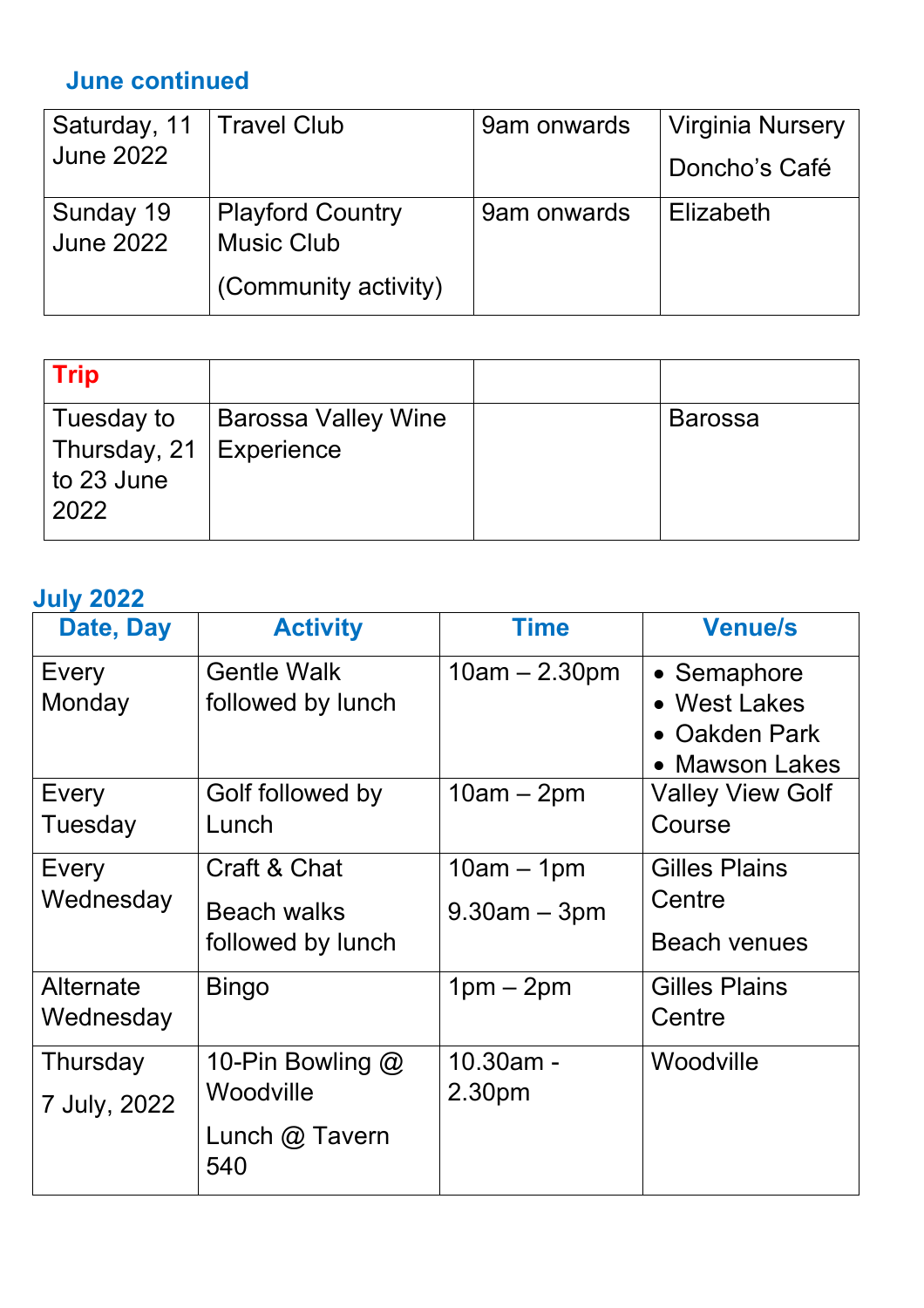#### **NOTE: Regular activities will cease during the School Holidays from July 9 to July 24, 2022**

#### **July 2022 continued**

| Date, Day                | <b>Activity</b>                                | <b>Time</b>          | <b>Venue/s</b>                               |
|--------------------------|------------------------------------------------|----------------------|----------------------------------------------|
| Thursday<br>28 July 2022 | <b>Line Dancing</b><br>(Community<br>Activity) | 12.45pm to<br>1.45pm | <b>Unley Community</b><br>Centre             |
|                          | (Subject to min.<br>number of sign<br>up)      |                      |                                              |
| Friday 29, July<br>2022  | How to Use<br><b>Your Device</b><br>Workshop   | 10.30am to<br>12noon | <b>Gilles Plains</b><br><b>Social Centre</b> |
| Monthly on<br>Friday     | <b>Friday hikes</b>                            | $9.30$ am to<br>3pm  | <b>Various locations</b>                     |
| Saturday, 9 July<br>2022 | <b>Travel Club</b>                             | 9am onwards          | Carrick Hill,<br>Springfield                 |
|                          |                                                |                      | <b>Torrens Arms</b><br>Hotel, Kingswood      |
| Sunday, 17 July<br>2022  | Playford<br><b>Country Music</b><br>Club       | 9am onwards          | <b>Unley Road Hall</b>                       |
|                          | (Community<br>activity)                        |                      |                                              |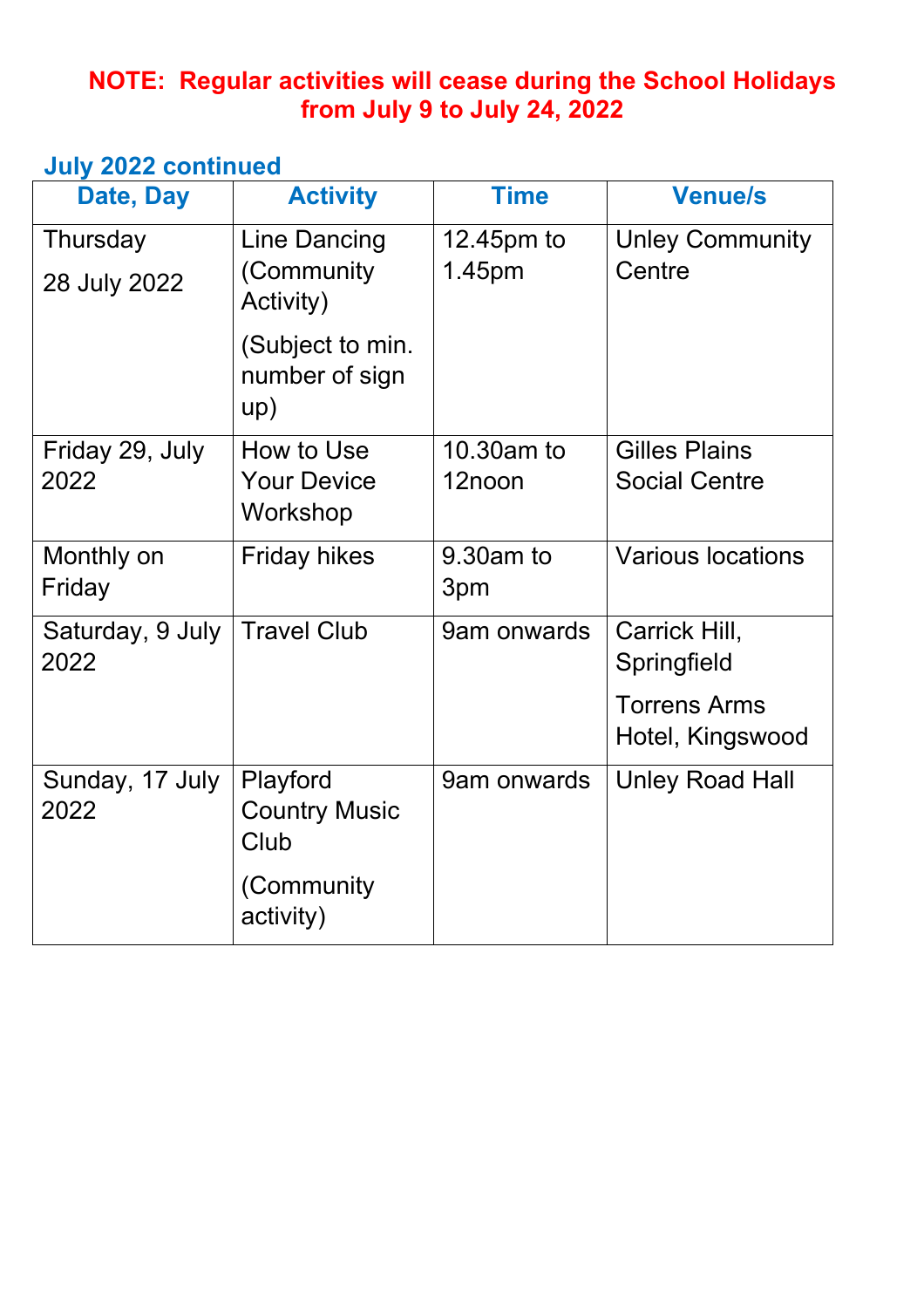#### **Beyond Blindness Social Activities Term 2, 2022 – Western**

#### **May to July**

| Date, Day        | <b>Activity</b>                                       | <b>Time</b>    | <b>Venue/s</b>    |
|------------------|-------------------------------------------------------|----------------|-------------------|
| Saturday, 2      | Lunch @ Semaphore                                     | 12pm to        | Semaphore         |
| April 2022       | Palais                                                | 2pm            |                   |
| Saturday, 7      | Tram ride to city and                                 | 11am to        | City              |
| May 2022         | lunch                                                 | 2pm            |                   |
| Saturday, 4      | Lunch at the Lakes                                    | 12pm to        | <b>West Lakes</b> |
| <b>June 2022</b> | Hotel                                                 | 2pm            |                   |
| 2022             | Saturday, 2 July   Lunch and coffee at<br>Lavita Café | 12pm to<br>2pm | Grange            |

#### **Beyond Blindness Social Activities Term 2, 2022 – Southern**

Members are welcome to participate in any activities listed below if you are able to arrange transportation should you be located outside of our pick-up perimeter for the region.

#### **May 2022**

| Date, Day                 | <b>Activity</b>                | <b>Time</b>          | <b>Venue</b>                         |
|---------------------------|--------------------------------|----------------------|--------------------------------------|
| Tuesday 3 May,<br>2022    | Social Catch up                | 10.30am -<br>12.30pm | <b>Woodcroft Christian</b><br>Centre |
|                           |                                |                      | 444 States Road<br>Morphett vale     |
| Wednesday                 | <b>Blackwood Coffee</b>        | $10.30$ am $-$       | Akkerman &                           |
| 4 May, 2022               | N Chat                         | 12pm                 | Dyer Wood Oven<br>Bakery - Blackwood |
| Tuesday 17 May,           | <b>Southern Bus</b>            | $10am -$             | <b>TBC</b>                           |
| 2022                      | Outing                         | 3.30pm               |                                      |
| Wednesday 18<br>May, 2022 | <b>Southern Men's</b><br>Lunch | 12.30pm              | <b>Southern Hotel TBC</b>            |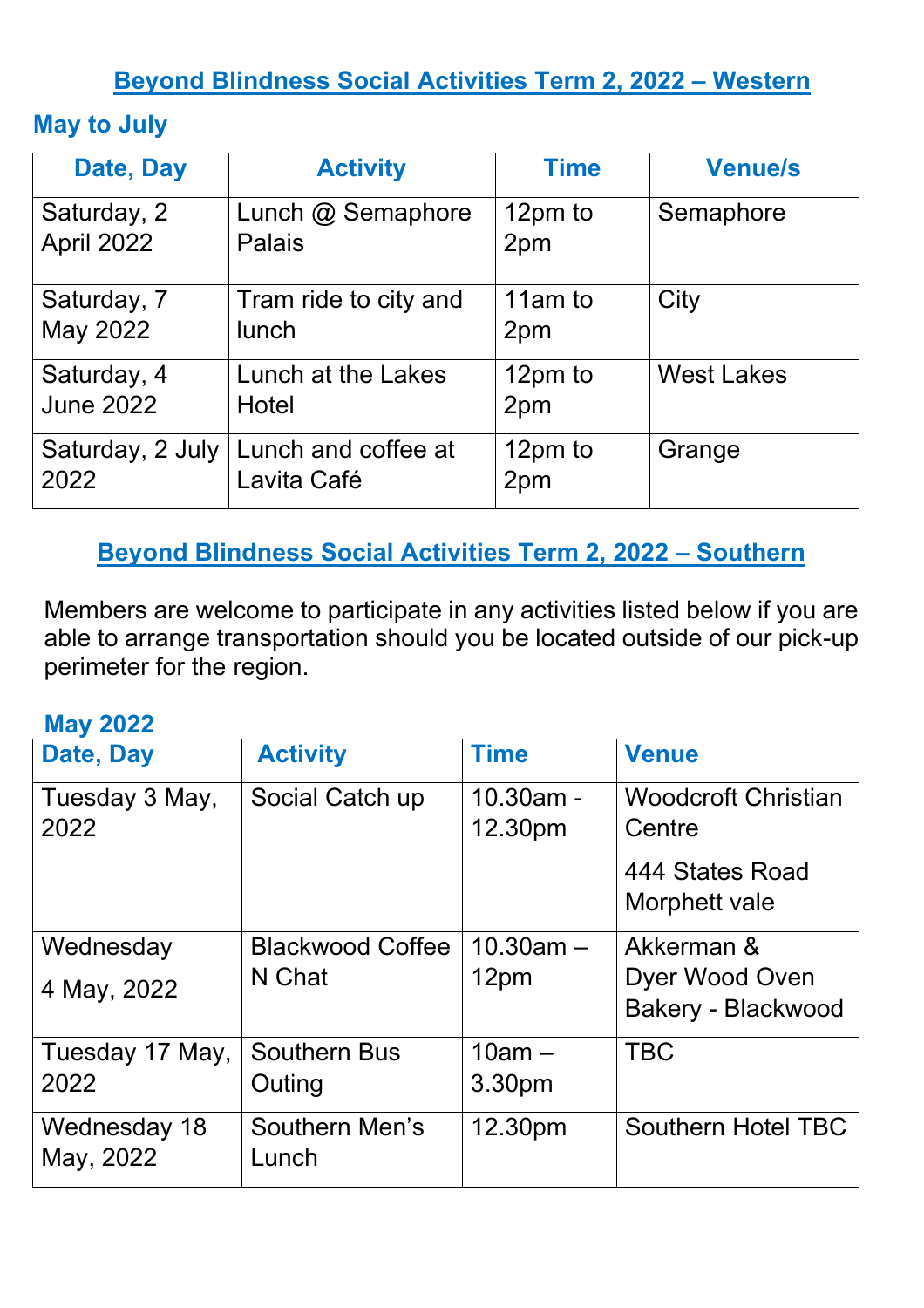## **May continued (Southern)**

| Monday 30 May,       | Southern                 | $1.30 - 3pm$ | Mockingbird Lounge   |
|----------------------|--------------------------|--------------|----------------------|
| 2022                 | Conversation             |              | Café - 68 Broadway   |
|                      | Corner                   |              | <b>Glenelg North</b> |
| <b>Every Tuesday</b> | <b>Victor Men's</b>      | $10 -$       | The Crown Hotel      |
|                      | <b>Coffee N Chat</b>     | 11.30am      | <b>Victor Harbor</b> |
| Monday 9 May,        | <b>Victor Harbor</b>     | $10.30 -$    | <b>Victor Harbor</b> |
| 2022                 | <b>Talking Book Club</b> | 12.30        | Library              |
|                      |                          |              |                      |

#### **June 2022**

| Date, Day        | <b>Activity</b>          | <b>Time</b>        | <b>Venue</b>                            |
|------------------|--------------------------|--------------------|-----------------------------------------|
| Tuesday,         | <b>Brighton High</b>     | 10.30am-           | <b>Woodcroft Christian</b>              |
| 7 June 2022      | <b>School Choir</b>      | 12.30pm            | Centre                                  |
|                  |                          |                    | 444 States Road<br><b>Morphett Vale</b> |
| Wednesday, 8     | <b>Blackwood Coffee</b>  | $10.30 -$          | Akkerman & Dyer                         |
| <b>June 2022</b> | N Chat                   | 12pm               | <b>Wood Oven Bakery</b>                 |
| Tuesday 21       | <b>Southern Bus</b>      | $10am -$           | <b>TBC</b>                              |
| June, 2022       | Outing                   | 3.30pm             |                                         |
| Wednesday        | Southern Men's           | $12.30 - 2.30$     | <b>Southern Hotel TBC</b>               |
| 15 June, 2022    | Lunch                    |                    |                                         |
| Monday 27        | Southern                 | 1.30 <sub>pm</sub> | <b>Mockingbird Lounge</b>               |
| June, 2022       | Conversation             | 3.00pm             | Café 68 Broadway                        |
|                  | Corner                   |                    | <b>Glenelg North</b>                    |
| Every            | <b>Victor Men's</b>      | 10am               | <b>The Crown Hotel</b>                  |
| Tuesday          | Coffee N Chat            |                    | Victor                                  |
| Monday 13        | <b>Victor Harbor</b>     | 10.30 am           | <b>Victor Harbor</b>                    |
| June, 2022       | <b>Talking Book Club</b> |                    | Library                                 |